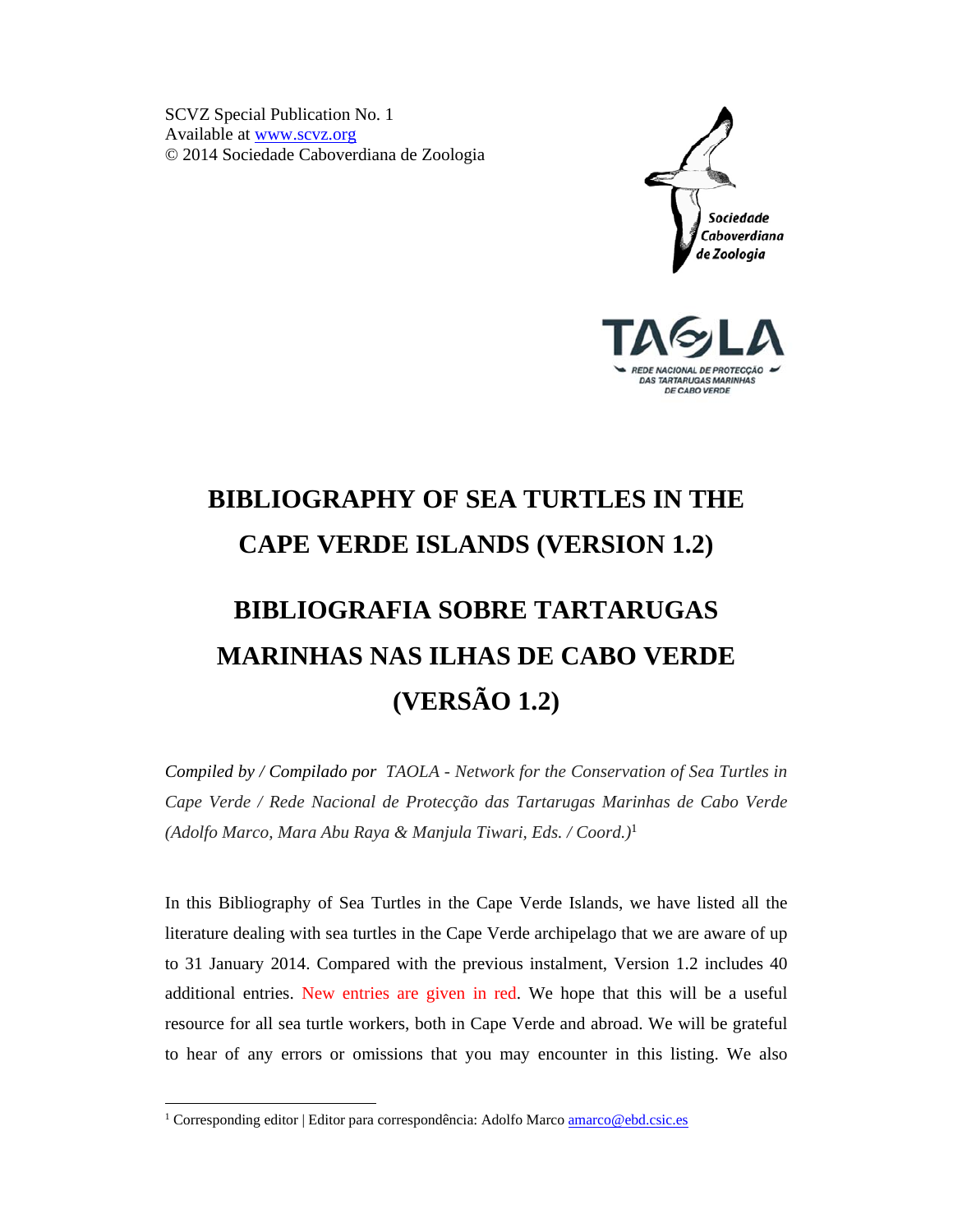welcome all information about new publications, which will then be included in a future version of this bibliography. We like to remind you that all articles published in Zoologia Caboverdiana listed herein can be downloaded free at the website of the Sociedade Caboverdiana de Zoologia www.scvz.org.

Nesta Bibliografia sobre Tartarugas Marinhas nas Ilhas de Cabo Verde, listámos toda a literatura que conhecíamos sobre o assunto até à data de 31 de Janeiro de 2014. Em relação à edição precedente, a Versão 1.2 inclui 40 entradas adicionais. As entradas novas estão identificadas a vermelho. Esperamos que esta listagem constitua um recurso útil para todos os que trabalham com tartarugas marinhas, seja em Cabo Verde seja no exterior. Agradecemos antecipadamente todas correcções e omissões que nos forem indicadas, bem como todas as sugestões de novas entradas de literatura, que serão incluídas em futuras edições da bibliografia. Relembramos que todos os artigos publicados na Zoologia Caboverdiana que constem da bibliografia podem ser descarregado gratuitamente na página da Sociedade Caboverdiana de Zoologia www.scvz.org.

### **RESEARCH ARTICLES | ARTIGOS DE INVESTIGAÇÃO**

Abella Pérez, E., 2011. Environmental and management factors affecting embryonic development in the loggerhead turtle *Caretta caretta* (L., 1758): implications for controlled egg incubation programmes. Zoologia Caboverdiana 2: 40-42.

Abella, E., A. Marco & L.F. López Jurado, 2007. Success of delayed translocation of loggerhead turtle nests. Journal of Wildlife Management 71: 2290-2296. http://dx.doi.org/10.2193/2006-512

Bocage, J.V.B., 1896. Reptis de algumas possessões portuguezas d'Africa que existem no Museu de Lisboa. Jornal de Sciencias Mathematicas Physicas e Naturaes (Série 2) 4 (14): 65-104.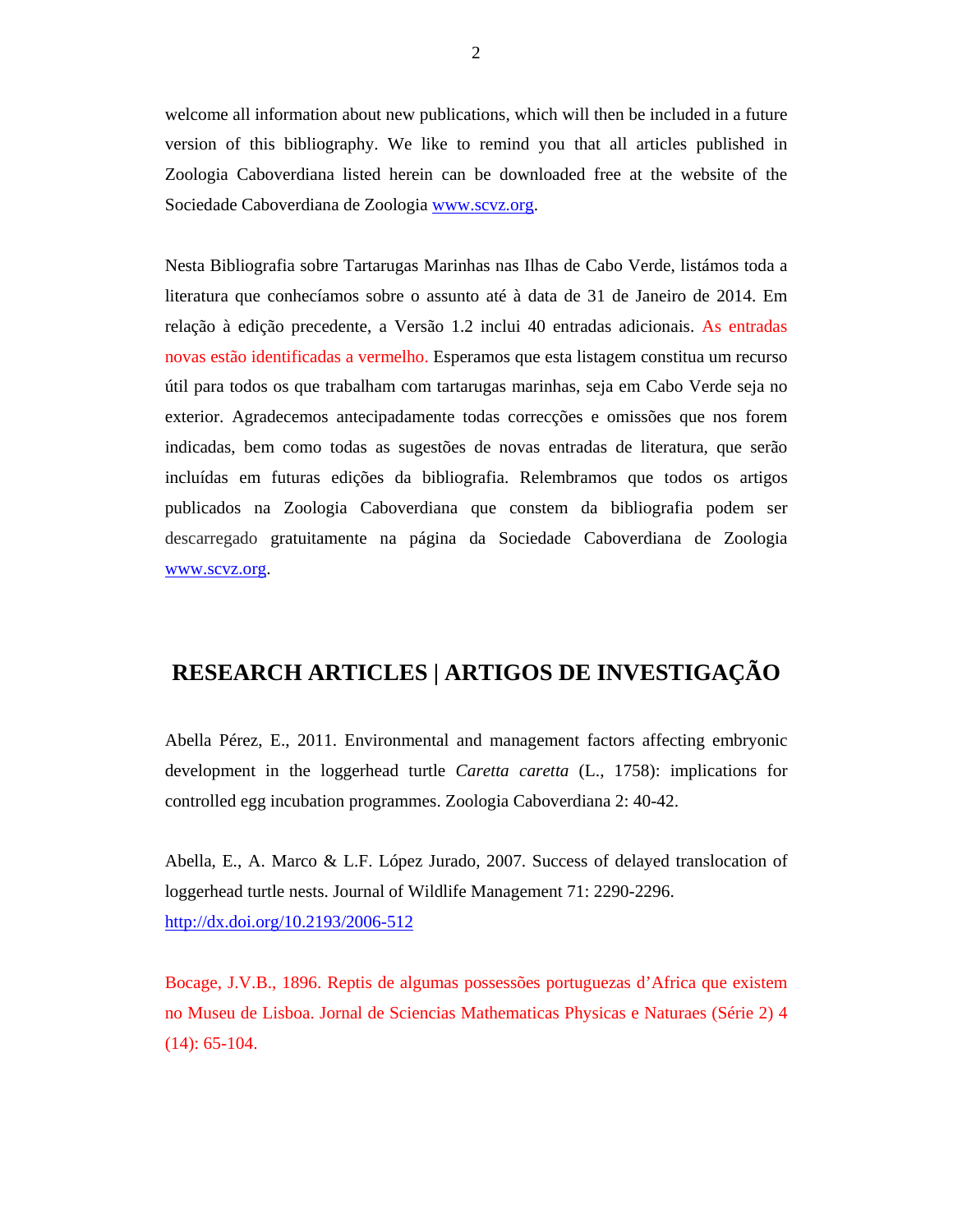Bocage, J.V.B., 1902. Aves e reptis de Cabo Verde. Jornal de Sciencias Mathematicas Physicas e Naturaes (Série 2) 6 (24): 206-210.

Camacho, M., L.D. Boada, J. Orós, P. Calabuig, M. Zumbado & O.P. Luzardo, 2012. Comparative study of polycyclic aromatic hydrocarbons (PAHs) in plasma of eastern Atlantic juvenile and adult nesting loggerhead sea turtles (*Caretta caretta*). Marine Pollution Bulletin 64: 1974-1980. http://dx.doi.org/10.1016/j.marpolbul.2012.06.002

Camacho, M., L.D. Boada, J. Orós, P. López, M. Zumbado, M. Almeida-González & O.P. Luzardo, 2013. Comparative study of organohalogen contamination between two populations of eastern Atlantic loggerhead sea turtles (*Caretta caretta*). Bulletin of Environmental Contamination and Toxicology 91: 678-683. http://dx.doi.org/10.1007/s00128-013-1123-3

Camacho, M., O.P. Luzardo, L.D. Boada, L.F. López-Jurado, M. Medina, M. Zumbado, & J. Orós, 2013. Potential adverse health effects of persistent organic pollutants on sea turtles: Evidences from a cross-sectional study on Cape Verde loggerhead sea turtles. Science of the Total Environment 458-460: 283–289.

http://dx.doi.org/10.1016/j.scitotenv.2013.04.043

Camacho M., J. Orós, L.D. Boada, A. Zaccaroni, M. Silvi, C. Formigaro, P. López, M. Zumbado & O.P. Luzardo, 2013. Potential adverse effects of inorganic pollutants on clinical parameters of loggerhead sea turtles (*Caretta caretta*): Results from a nesting colony from Cape Verde, West Africa. Marine Environmental Research 92: 15-22. http://dx.doi.org/10.1016/j.marenvres.2013.08.002

Cardinot Reis, E., L. Soares Soares & G. Lôbo Hajdu, 2009. Genetic characterization of loggerhead turtles from bycatch reports and uncommon nesting sites. Marine Turtle Newsletter 126: 15-17. http://www.seaturtle.org/mtn/PDF/MTN126.pdf

Casal, A.B., M. Camacho, L.F. López Jurado, C. Juste & J. Oros, 2009. Comparative study of hematologic and plasma biochemical variables in eastern Atlantic juvenile and adult nesting loggerhead sea turtles (*Caretta caretta*). Veterinary Clinical Pathology 38: 213-218. http://dx.doi.org/10.1111/j.1939-165X.2008.00106.x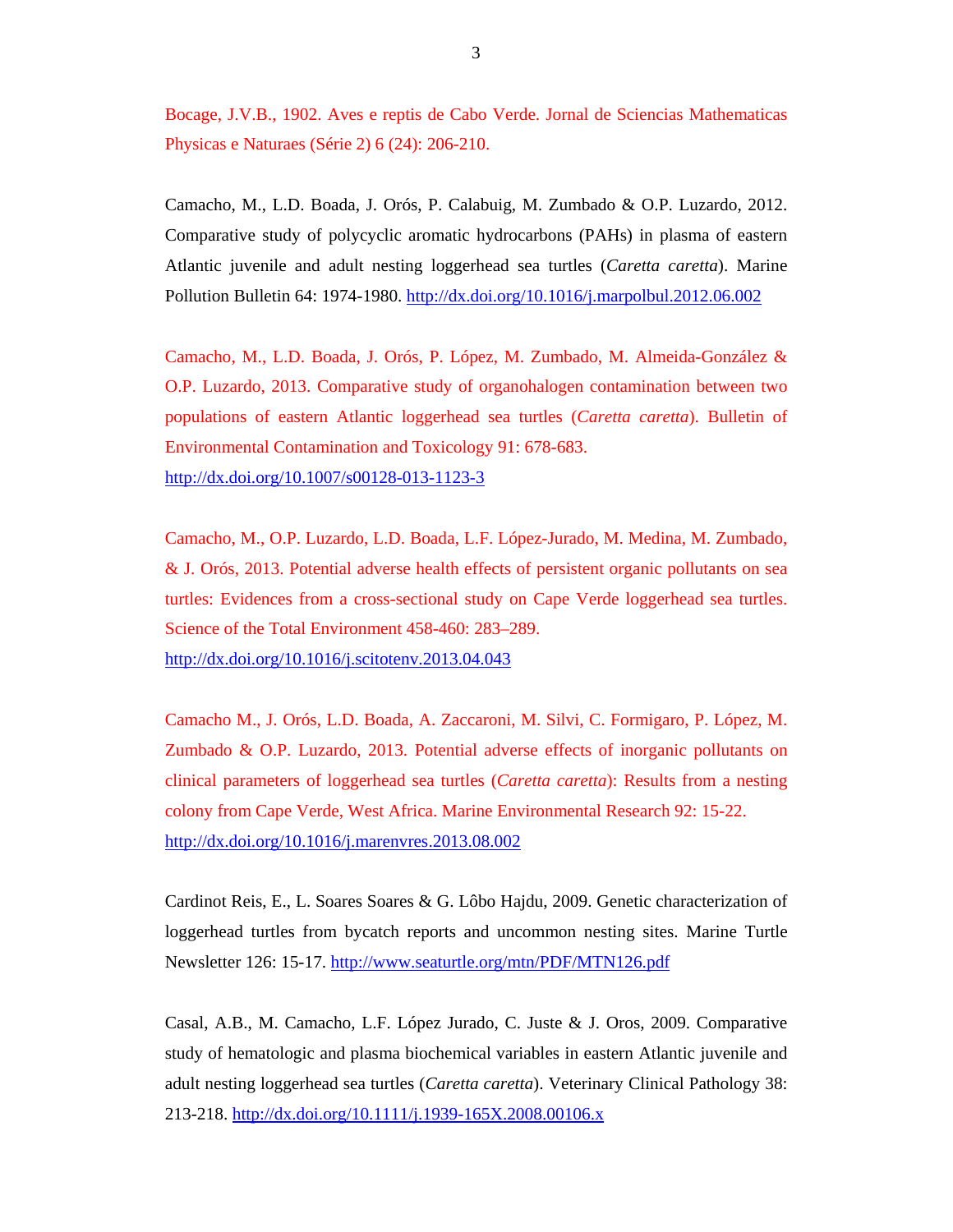Cozens, J., H. Taylor & J. Gouveia, 2011. Nesting activity of the loggerhead sea turtle *Caretta caretta* (Linnaeus, 1758) on Maio, Cape Verde Islands. Zoologia Caboverdiana 2: 62-70.

Cozens, J., B. Renom, A. Taxonera, C. Sanchez, A. Cruz & R. Lopes, 2013. Nesting of green turtle *Chelonia mydas* on Sal, Cape Verde Islands, in August 2013. Zoologia Caboverdiana 4: 21-24.

Eder, E., A. Ceballos, S. Martins, H. Pérez García, I. Marín, A. Marco & L. Cardona, 2012. Foraging dichotomy in loggerhead sea turtles *Caretta caretta* off northwestern Africa. Marine Ecology Progress Series 470: 113-122. http://dx.doi.org/10.3354/meps10018

Hawkes, L.A., A.C. Broderick, M.S. Coyne, M.H. Godfrey, L.F. López Jurado, P. López Suárez, S.E. Merino, N. Varo Cruz & B.J. Godley, 2006. Phenotypically linked dichotomy in sea turtle foraging requires multiple conservation approaches*.* Current Biology 16: 990-995. http://dx.doi.org/10.1016/j.cub.2006.03.063

Lino, S.P.P., E. Gonçalves & J. Cozens, 2010. The loggerhead sea turtle (*Caretta caretta*) on Sal Island, Cape Verde: nesting activity and beach surveillance in 2009. Arquipelago (Life and Marine Sciences) 27: 59-63. http://tinyurl.com/aonh5m6

López Jurado, L.F., N. Varo Cruz & P. López Suárez, 2003. Incidental capture of loggerhead turtles (*Caretta caretta*) on Boa Vista (Cape Verde Islands). Marine Turtle Newsletter 101: 14-16. http://www.seaturtle.org/mtn/PDF/MTN101.pdf

Loureiro, N.S., 2008. Sea turtles in Santiago island, Cape Verde. Marine Turtle Newsletter 120: 6-8. http://www.seaturtle.org/mtn/PDF/MTN120.pdf

Loureiro, N.S. & M.M.F. Torrão, 2008. Homens e tartarugas marinhas. Seis séculos de história e histórias nas ilhas de Cabo Verde. Anais de História de Além-Mar 9: 37-78. http://tinyurl.com/a4mn4eu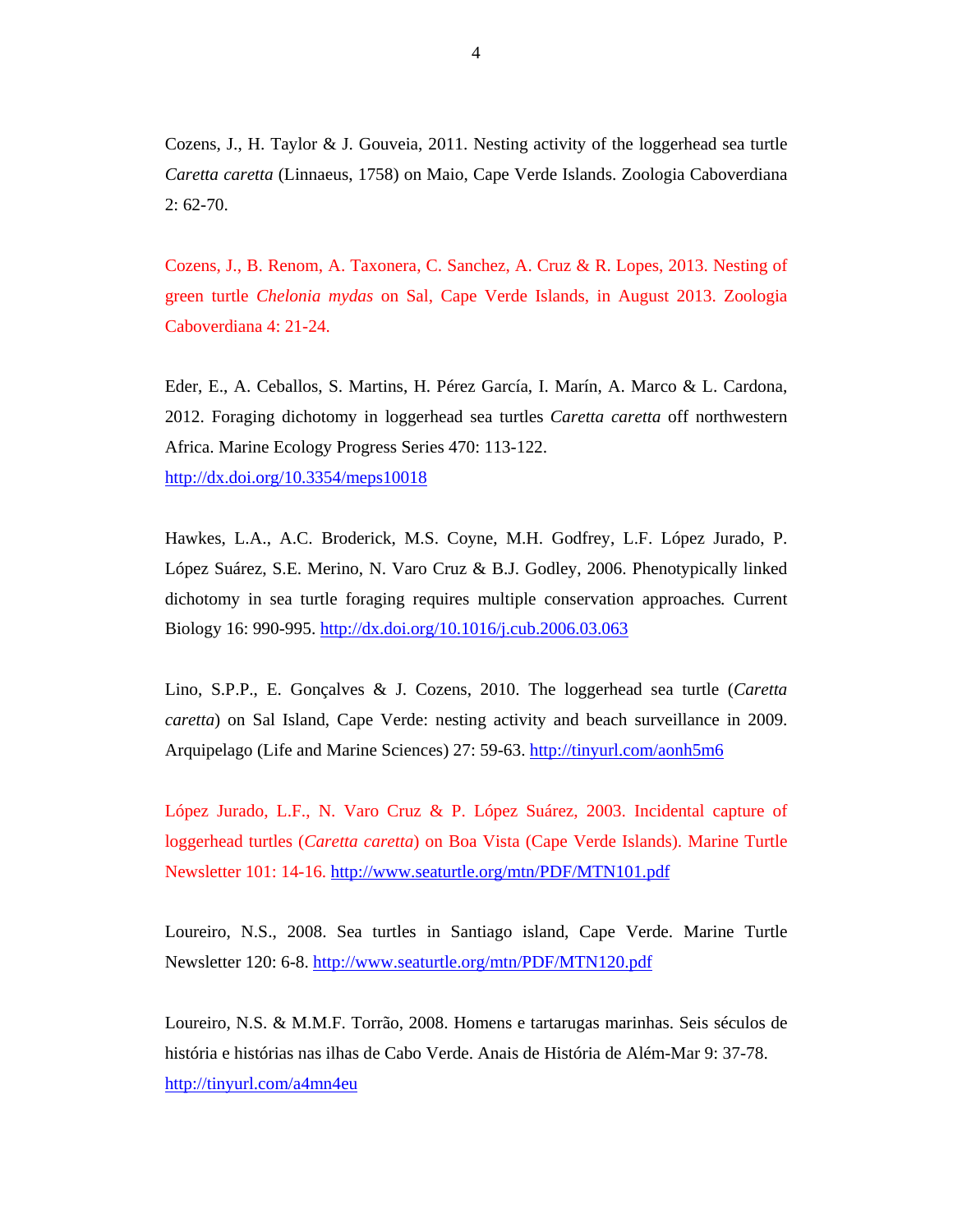Marco, A., E. Abella, A. Liria Loza, S. Martins, O. López, S. Jiménez Bordón, M. Medina, C. Oujo, P. Gaona, B.J. Godley & L.F. López Jurado, 2012. Abundance and exploitation of loggerhead turtles breeding in Boa Vista island, Cape Verde: the only substantial rookery in the eastern Atlantic. Animal Conservation 15: 351-360. http://dx.doi.org/10.1111/j.1469-1795.2012.00547.x

Marco, A., E. Abella Pérez, C. Monzón Argüello, S. Martins, S. Araujo & L.F. López Jurado, 2011. The international importance of the archipelago of Cape Verde for marine turtles, in particular the loggerhead turtle *Caretta caretta*. Zoologia Caboverdiana 2: 1- 11.

Mateo, J.A., M. García Márquez, L.F. López Jurado & J. Pether, 1997. Nuevas observaciones herpetologicas en las islas Desertas (archipielago de Cabo Verde). Boletin de la Associación Herpetologica Española 8: 8-11.

Melo, J. & T. Melo, 2013. Interviews with fishers suggest European longlining threatens sea turtle populations in Cape Verde waters. Marine Turtle Newsletter 138: 18-19. http://www.seaturtle.org/mtn/PDF/MTN138.pdf

Merino, S.E. & S. Berrow, 2006. Marine eco-tourism in Cape Verde: its potential for sustainable development and conservation of marine biodiversity. Occasional Publications of the Irish Biogeographical Society 9: 199-206.

Merino, S., S. Correia, I. Cruz & M. Correia, 2007. O arquipiélago de Cabo Verde e a conservação das tartarugas marinhas. AmbientalMENTEsustentable 2: 117-123. http://ruc.udc.es/dspace/bitstream/2183/5045/1/AS\_4-13.pdf

Monzón Argüello, C., F. Dell'Amico, P. Moriniére, A. Marco, L.F. López Jurado, G. Hays, R. Scott, R. Marsh & P.L.M. Lee, 2012. Lost at sea: genetic, oceanographic and meteorological evidence for storm-forced dispersal. Journal of the Royal Society Interface 9: 1725-1732. http://dx.doi.org/10.1098/rsif.2011.0788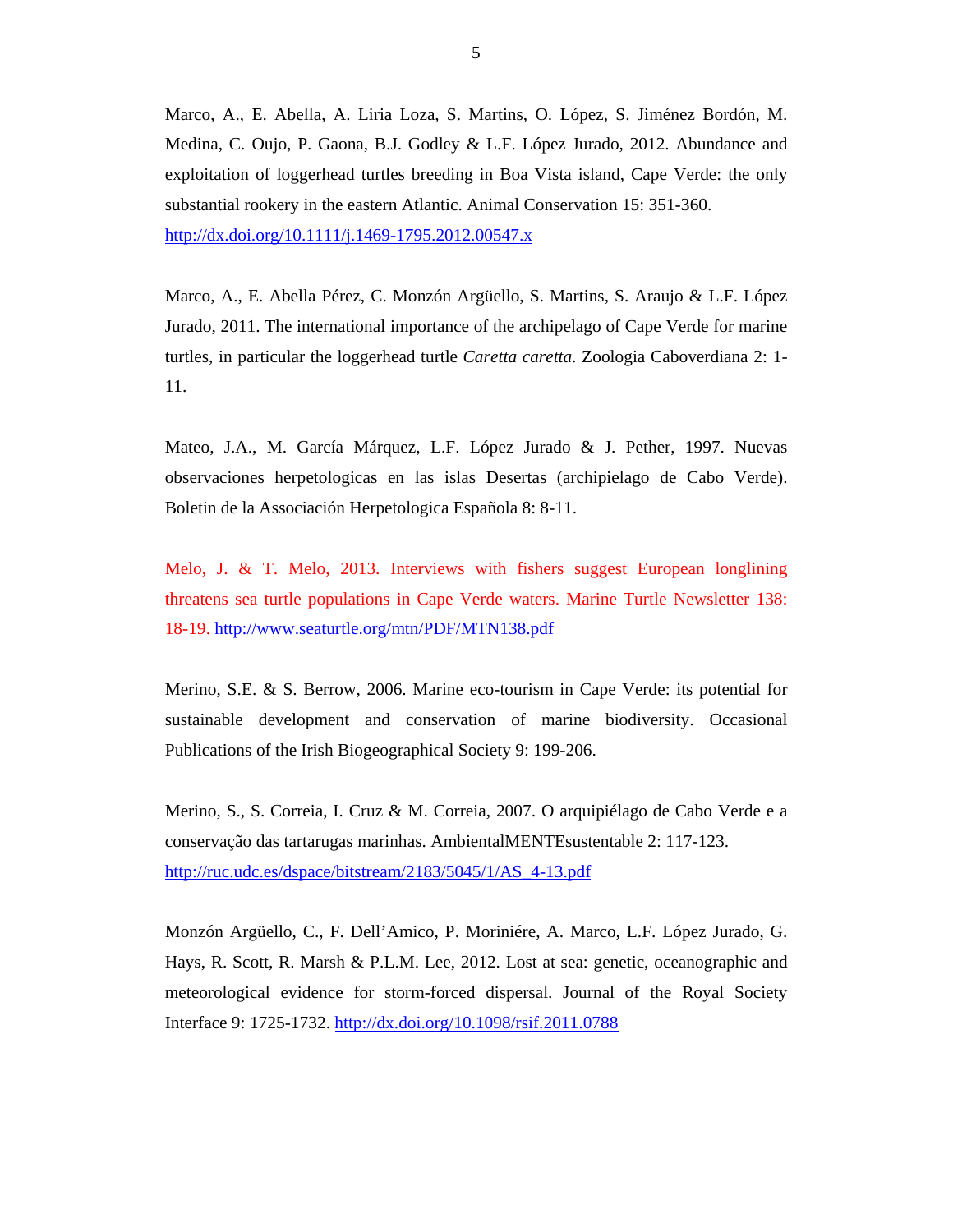Monzón Argüello, C., N.S. Loureiro, C. Delgado, A. Marco, J.M. Lopes, M.G. Gomes & F.A. Abreu Grobois, 2011. Príncipe island hawksbills: genetic isolation of an eastern Atlantic stock. Journal of Experimental Marine Ecology and Biology 407: 345-354. http://dx.doi.org/10.1016/j.jembe.2011.07.017

Monzón Argüello, C., C. Rico, A. Marco, P. López & L.F. López Jurado, 2010. Genetic characterization of eastern Atlantic hawksbill turtles at a foraging group indicates major undiscovered nesting populations in the region. Journal of Experimental Marine Biology and Ecology 387: 9-14. http://dx.doi.org/10.1016/j.jembe.2010.03.004

Monzón Argüello, C., L.F. López Jurado, C. Rico, A. Marco, P. López, G. Hays & P.L.M. Lee, 2010. Evidence from genetic and Lagrangian drifter data for transatlantic transport of small juvenile green turtles. Journal of Biogeography 37: 1752-1766. http://dx.doi.org/10.1111/j.1365-2699.2010.02326.x

Monzón Argüello, C., C. Rico, E. Naro Maciel, N. Varo Cruz, P. López, A. Marco & L.F. López Jurado, 2010. Population structure and conservation implications for the loggerhead sea turtle of the Cape Verde Islands. Conservation Genetics 11: 1871-1884. http://dx.doi.org/10.1007/s10592-010-0079-7

Monzón Argüello, C., C. Rico, C. Carreras, P. Calabuig, A. Marco & L.F. López Jurado, 2009. Variation in spatial distribution of juvenile loggerhead turtles in the eastern Atlantic and western Mediterranean Sea. Journal of Experimental Marine Biology and Ecology 373: 79-86. http://dx.doi.org/10.1016/j.jembe.2009.03.007

Monzón Argüello, C., J. Muñoz, A. Marco, L.F. López Jurado & C. Rico, 2008. Twelve new polymorphic microsatellite markers from the loggerhead sea turtle (*Caretta caretta*) and cross-species amplification on other marine turtle species. Conservation Genetics 9: 1045-1049. http://dx.doi.org/10.1007/s10592-007-9446-4

Piludu, N. & J. Cozens, 2013. Is community-based conservation a feasible option for sea turtles in Sal, Cape Verde Islands? Zoologia Caboverdiana 4: 8-16.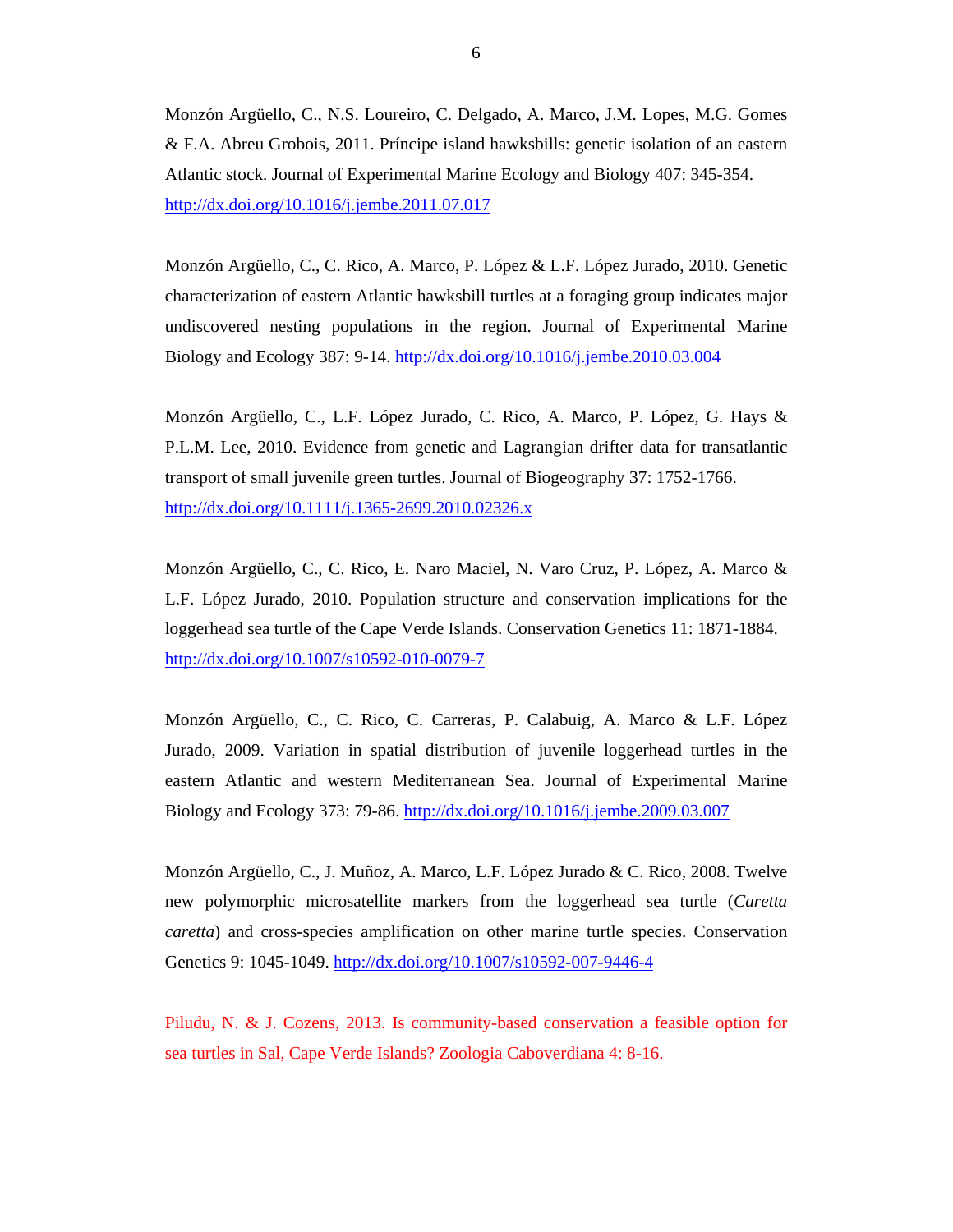Riskas, K.A. & M. Tiwari, 2013. An overview of fisheries and sea turtle bycatch along the Atlantic coast of Africa. Munibe Monographs, Nature Series, 1: 71-82.

Sarmiento Ramírez, J.M., E. Abella, M.P. Martín, M.T. Tellería, L.F. López Jurado, A. Marco & J. Diéguez Uribeondo, 2010. *Fusarium solani* is responsible for mass mortalities in nests of loggerhead sea turtle, *Caretta caretta*, in Boavista, Cape Verde. FEMS Microbiology Letters 312: 192-200. http://tinyurl.com/bgzrzju

Sarmiento-Ramírez J.M., E. Abella-Pérez, A.D. Phillott, J. Sim, P. van West, M.P. Martín, A. Marco & J. Diéguez-Uribeondo, 2014. Global distribution of two fungal pathogens threatening endangered sea turtles. PLoS ONE 9 (1): e85853. http://dx.doi.org/10.1371/journal.pone.0085853

Schleich, H.H., 1987. Herpetofauna Caboverdiana. Spixiana Supplement 12: 1-75.

Shamblin, B.M., A.B. Bolten, A. Abreu-Grobois, K.A. Bjorndal, L. Cardona, C. Carreras, M. Clusa, M., C. Monzón-Argüello, C.J. Nairn, J.T. Nielsen, R. Nel, L.S. Soares, K.R. Stewart, S.T. Vilaça, O. Türkozan, C. Yilmaz & P.H. Dutton, 2014. Geographic patterns of genetic variation in a broadly distributed marine vertebrate: new insights into loggerhead turtle stock structure from expanded mitochondrial DNA sequences. PLoS ONE 9(1): e85956. http://dx.doi.org/10.1371/journal.pone.0085956

Stiebens, V.A., S.E. Merino, F.J.J. Chain & C. Eizaguirre, 2013. Evolution of the MHC class I genes in the endangered loggerhead sea turtle (*Caretta caretta*) revealed by 454 amplicon sequencing. BMC Evolutionary Biology 13:95. http://www.biomedcentral.com/1471-2148/13/95

Stiebens, V.A., S.E. Merino, C. Roder, F.J.J. Chain, P.L.M. Lee & C. Eizaguirre, 2013. Living on the edge: how philopatry maintains adaptive potential. Proceedings of the Royal Society B 280. http://dx.doi.org/10.1098/rspb.2013.0305

Taylor, H. & J. Cozens, 2010. The effects of tourism, beachfront development and increased light pollution on nesting loggerhead turtles *Caretta caretta* (Linnaeus, 1758) on Sal, Cape Verde Islands. Zoologia Caboverdiana 1: 100-111.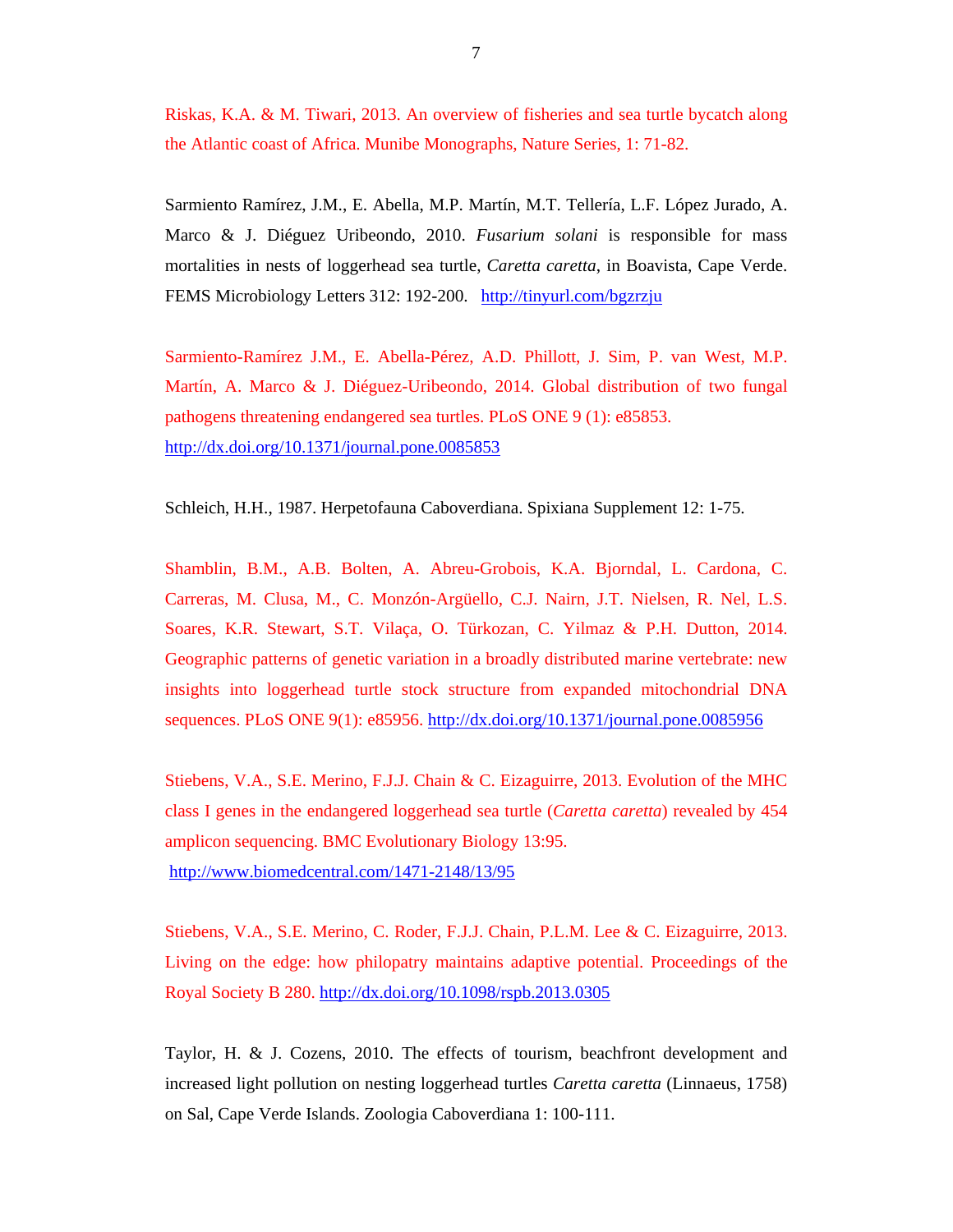Varo-Cruz, N., 2011. Reproductive biology of the loggerhead turtle *Caretta caretta* (L., 1758) on Boavista, Cape Verde Islands. Zoologia Caboverdiana 2: 37-39.

Varo Cruz, N., P. López Suárez, J. Cozens, A. Liria Loza, J. Fretey & L.F. López Jurado, 2011. New records of the olive ridley sea turtle *Lepidochelys olivacea* (Eschscholtz, 1829) from the Cape Verde Islands. Zoologia Caboverdiana 2: 53-61.

Varo Cruz, N., L.A. Hawkes, D. Cejudo, P. López, M.S. Coyne, B.J. Godley & L.F. López Jurado, 2013. Satellite tracking derived insights into migration and foraging strategies of male loggerhead turtles in the eastern Atlantic. Journal of Experimental Marine Biology and Ecology 443: 134-140.

http://dx.doi.org/10.1016/j.jembe.2013.02.046

Wallace, B.P., A.D. DiMatteo, B.J. Hurley, E.M. Finkbeiner, A.B. Bolten, M.Y. Chaloupka, B.J. Hutchinson, F.A. Abreu Grobois, D. Amorocho, K.A. Bjorndal, J. Bourjea, B.W. Bowen, R. Briseño Dueñas, P. Casale, B.C. Choudhury, A. Costa, P.H. Dutton, A. Fallabrino, A. Girard, M. Girondot, M.H. Godfrey, M. Hamann, M. López Mendilaharsu, M.A. Marcovaldi, J.A. Mortimer, J.A. Musick, R. Nel, N.J. Pilcher, J.A. Seminoff, S. Troëng, B. Witherington & R.B. Mast, 2010. Regional management units for marine turtles: a novel framework for prioritizing conservation and research across multiple scales. PLoS ONE 5: e15465. http://dx.doi.org/10.1371/journal.pone.0015465

Wallace, B.P., A.D. DiMatteo, B.J. Hurley, E.M. Finkbeiner, A.B. Bolten, M.Y. Chaloupka, B.J. Hutchinson, F.A. Abreu-Grobois, D. Amorocho, K.A. Bjorndal, J. Bourjea, B.W. Bowen, R. Briseño Dueñas, P. Casale, B.C. Choudhury, A. Costa, P.H. Dutton, A. Fallabrino, A. Girard, M. Girondot, M.H. Godfrey, M. Hamann, M. López Mendilaharsu, M.A. Marcovaldi, J.A. Mortimer, J.A. Musick, R. Nel, N.J. Pilcher, J.A. Seminoff, S. Troëng, B. Witherington & R.B. Mast, 2011. Global conservation priorities for marine turtles. PLoS ONE 6: e24510.

http://dx.doi.org/10.1371/journal.pone.0024510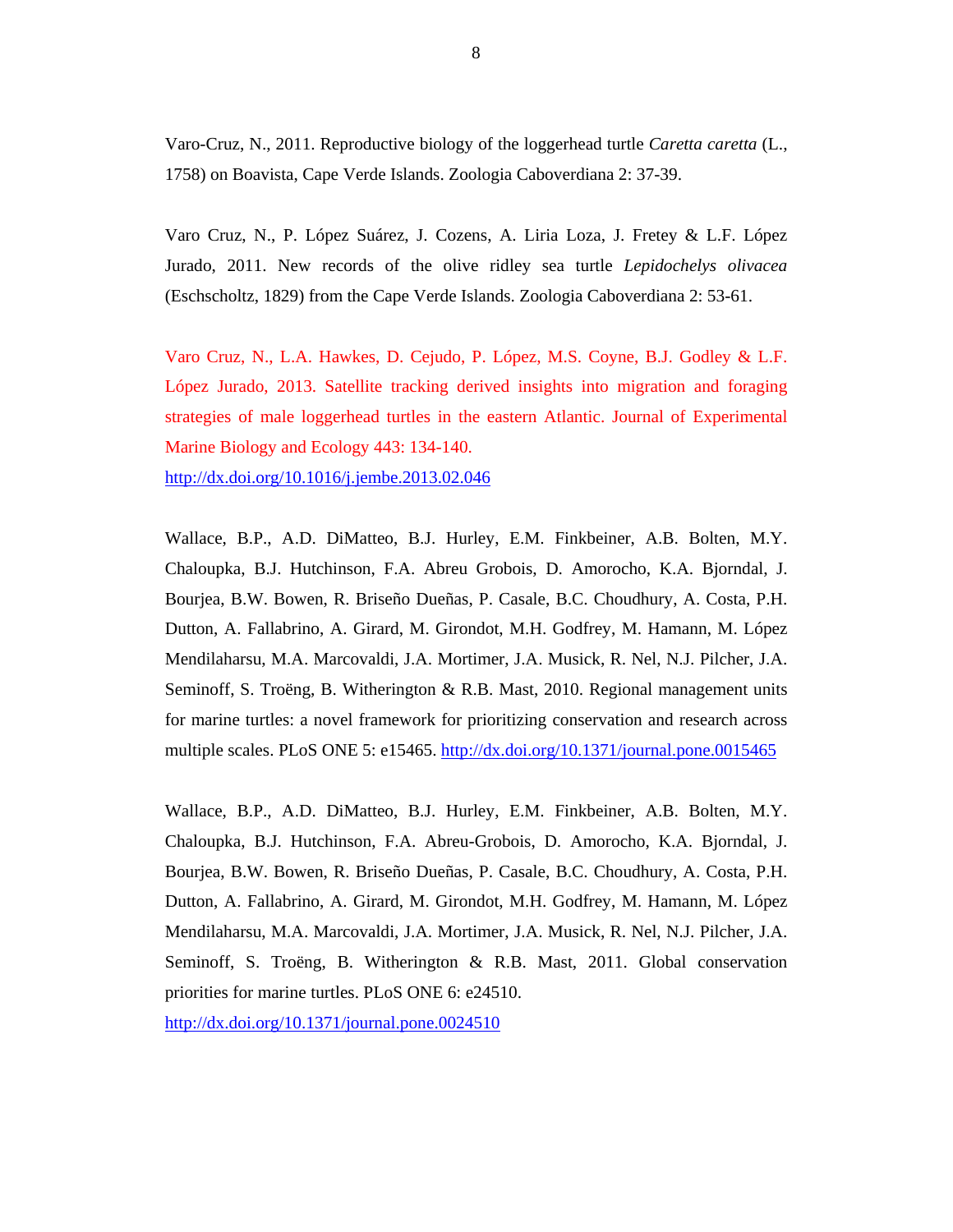### **BOOK CHAPTERS | CAPÍTULOS DE LIVROS**

Brongersma, L.D., 1982. Marine turtles of the eastern Atlantic Ocean. Pp. 407-416 in: K.A. Bjorndal (ed.), Biology and conservation of sea turtles. Smithsonian Institution Press, Washington, D.C.

Llinás O., M.J. Rueda, J. Pérez Marrero, M. Villagarcía, C. Barrera, A. Cianca, J. Godoy, L. Maroto, L. Cardona, E. González Roncero & C. Llerandi, 2007. Oceanographic conditions of the Macaronesian marine space. Relationships with the distribution and behaviour of the turtle *Caretta caretta.* Pp. 35-49 in: L.F. López-Jurado & A. Liria (eds.), Marine turtles. Recovery of extinct populations. Instituto Canario de Ciencias Marinas, Las Palmas de Gran Canaria.

López Jurado, L.F., 2007. Historical review of the archipelagos of Macaronesia and the marine turtles. Pp. 53-76 in: L.F. López Jurado & A. Liria (eds.), Marine turtles. Recovery of extinct populations. Instituto Canario de Ciencias Marinas, Las Palmas de Gran Canaria.

Schleich, H., 1996. Lista vermelha para os repteis (Reptilia). Pp. 121-125 in: T. Leyens & W. Lobin (eds.), Primeira Lista Vermelha de Cabo Verde. Courier Forschungsinstitut Senckenberg 193.

Varo Cruz, N., D. Cejudo & L.F. López Jurado, 2007. Reproductive biology of the loggerhead turtle (*Caretta caretta* L., 1758) on the island of Boavista (Cape Verde, West Africa). Pp. 127-144 in: L.F. López Jurado & A. Liria (eds.), Marine Turtles. Recovery of Extinct Populations*.* Instituto Canario de Ciencias Marinas, Las Palmas de Gran Canaria.

## **REPORTS | RELATÓRIOS**

Araújo, S., 2009. Plano nacional para a conservação das tartarugas marinhas em Cabo Verde 2008. Ministério do Ambiente, Desenvolvimento Rural e Recursos Marinhos, Praia. 16 pp. http://tinyurl.com/b4h64kd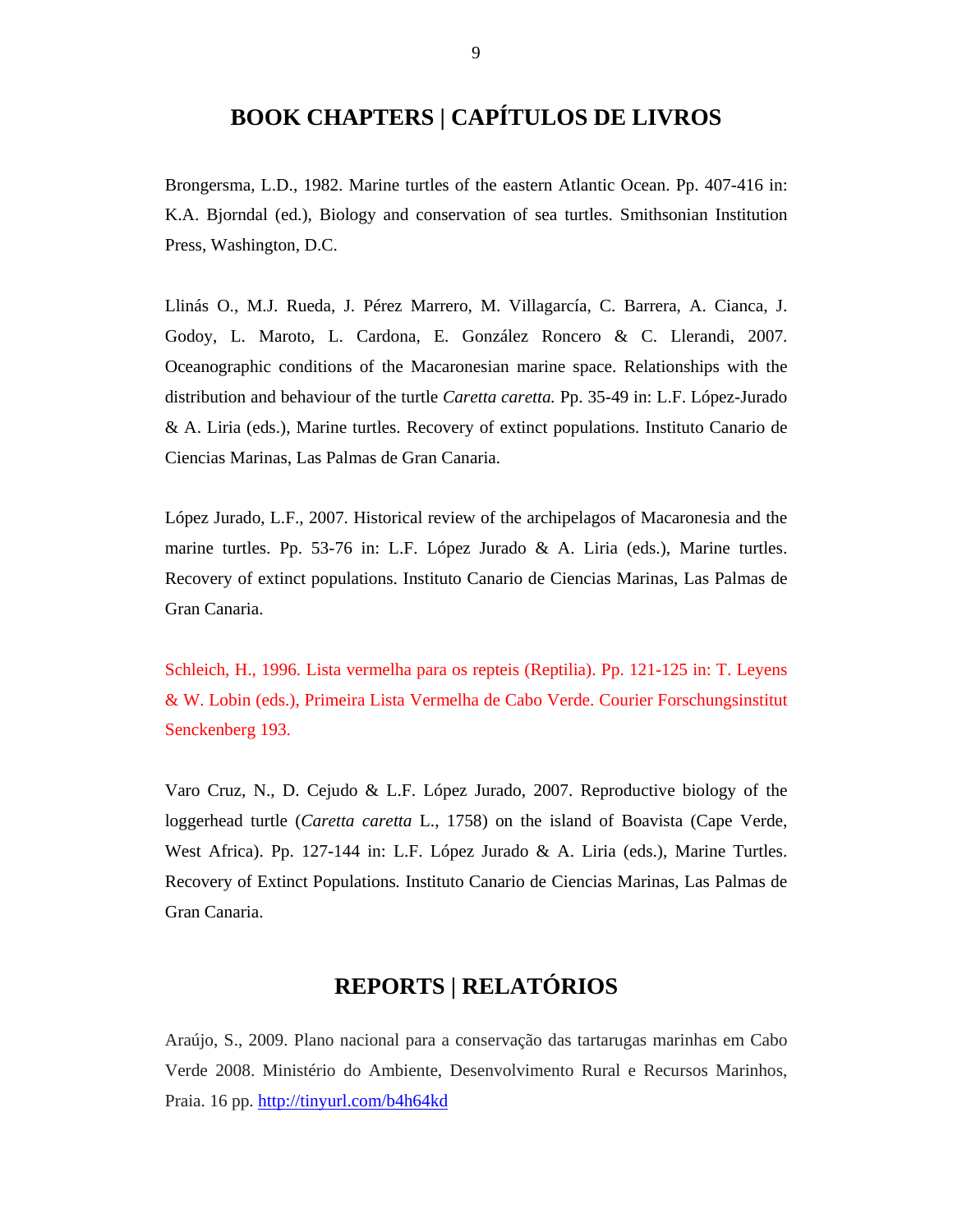Fretey, J., 2001. Biogeography and conservation of marine turtles of the Atlantic coast of Africa. CMS Technical Series Publication No. 6. UNEP/CMS Secretariat, Bonn. 428 pp. http://tinyurl.com/b959h8g

Varo-Cruz, N., L. Vallel-Vals & L.F. López-Jurado, 1999. Informe preliminar sobre la conservación de las tortugas marinas en la isla de Maio. Universidad de Las Palmas de Gran Canaria, 14 pp.

#### **DOCTORAL THESES | TESES DE DOUTORAMENTO**

Abella Pérez, E., 2010. Factores ambientales que influyen en nidificación y desarrollo embrionario de la tortuga boba. Tesis Doctoral, Universidad de Las Palmas de Gran Canaria y Estación Biológica de Doñana. http://tinyurl.com/b5o5j47

Monzón Argüello, C., 2010. Estructura genética poblacional de las tortugas marinas en la Macaronesia. Tesis Doctoral, Universidad de Las Palmas de Gran Canaria y Estación Biológica de Doñana.

Sarmiento-Ramírez, M., 2013. Biology, taxonomy and ecology of *Fusarium* species (Ascomycota) involved in sea turtle egg failure. Tesis Doctoral, Universidad Internacional Menéndez-Pelayo – CSIC.

Varo Cruz, N., 2010. Biología reproductora de la tortuga boba (*Caretta caretta* Linneo, 1758) en la isla de Boa Vista, archipiélago de Cabo Verde. Tesis Doctoral, Universidad de las Palmas de Gran Canaria. http://acceda.ulpgc.es/handle/10553/4707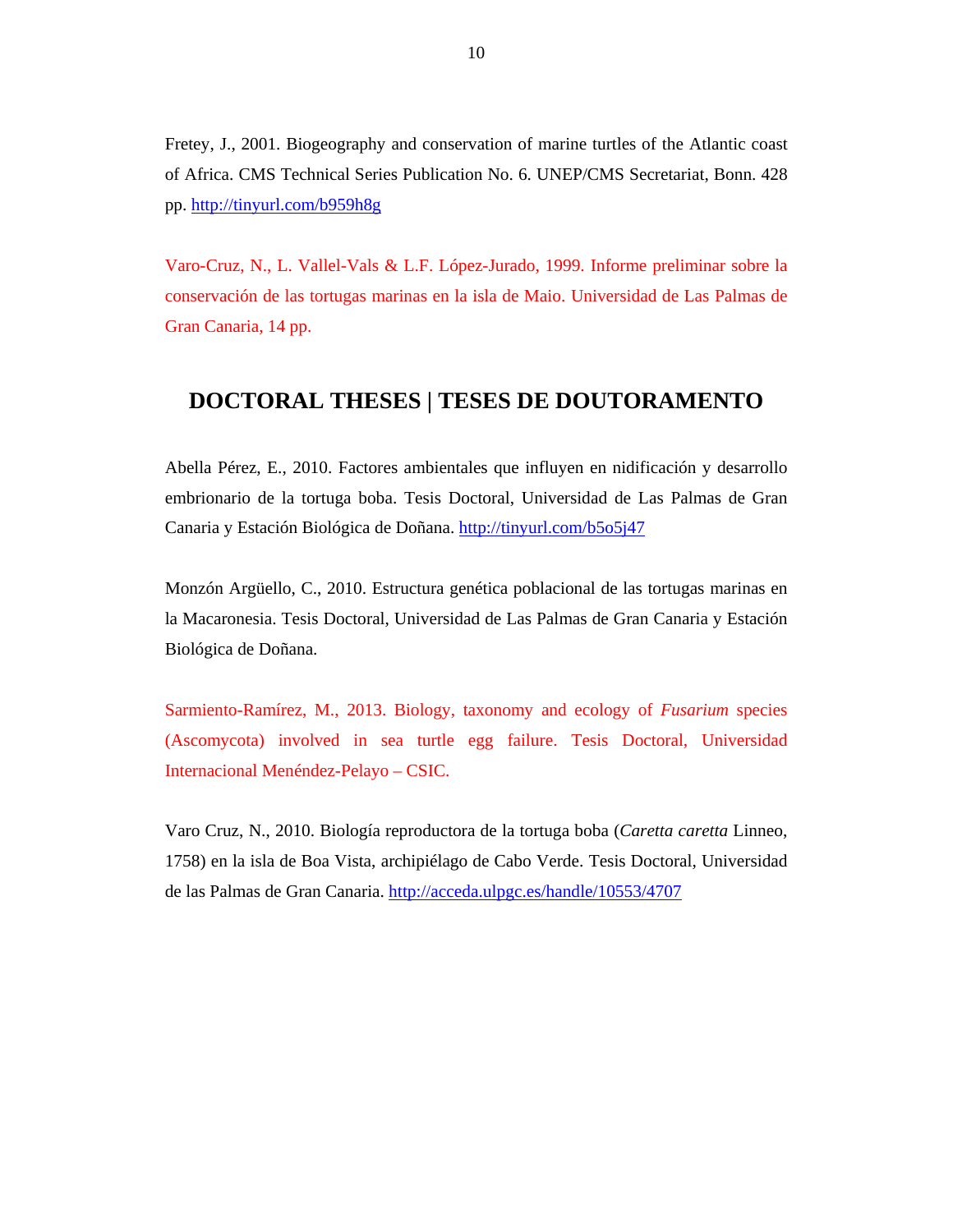## **MASTER THESES AND ADVANCED TRAINING | DISSERTAÇÕES DE MESTRADO E FORMAÇÃO AVANÇADA**

Abella Pérez, E., 2008. Estudio de temperaturas de incubación para la tortuga boba (*Caretta caretta*) en Cabo Verde. Estimas de la proporción de sexos en crías y predicciones para futuros escenarios de cambio climático. Diploma de Estudios Avanzados, Universidad de Las Palmas de Gran Canaria & Estación Biológica de Doñana.

Abu Raya, M.C., 2004. Contribuição para o estudo da população nidificante da tartaruga marinha *Caretta carreta* na ilha de Boavista, República de Cabo Verde. Master Thesis, Faculdade de Ciências do Mar e do Ambiente, Universidade do Algarve.

Afonseca, A., 2013. Estudo do conhecimento da comunidade piscatória sobre as tartarugas marinhas e identificação das áreas de alimentação importantes para conservação de tartarugas marinhas na ilha do Maio. Estagio de Curso de Formação Especializada na Investigação, Conservaçao da Biodiversidade & Desenvolvimento Sustentável, Universidade de Cabo Verde.

Andrade, H.G., 2008. Estado de conservação das tartarugas marinhas da espécie *Caretta caretta* (Linnaeus, 1758) na ilha de São Nicolau. Tese de Licenciatura, Instituto Superior de Engenharia e Ciências do Mar, Universidade de Cabo Verde.

Conceição, E. & D. Neves, 2008. Contribuição para análise do estado de conservação da tartaruga marinha *Caretta caretta* (Linnaeus, 1758) na ilha de São Nicolau, Cabo Verde. Estágio do Bacharelato em Biologia Marinha e Pescas, Universidade de Cabo Verde & Estación Biológica de Doñana.

Frederico, A.P., 2013. Avaliação da estratégia do caranguejo-fantasma *Ocypode cursor* para a detecção e predação de ninhos da tartaruga *Caretta caretta*. Estágio do Bacharelato em Biologia Marinha e Pescas, Universidade de Cabo Verde.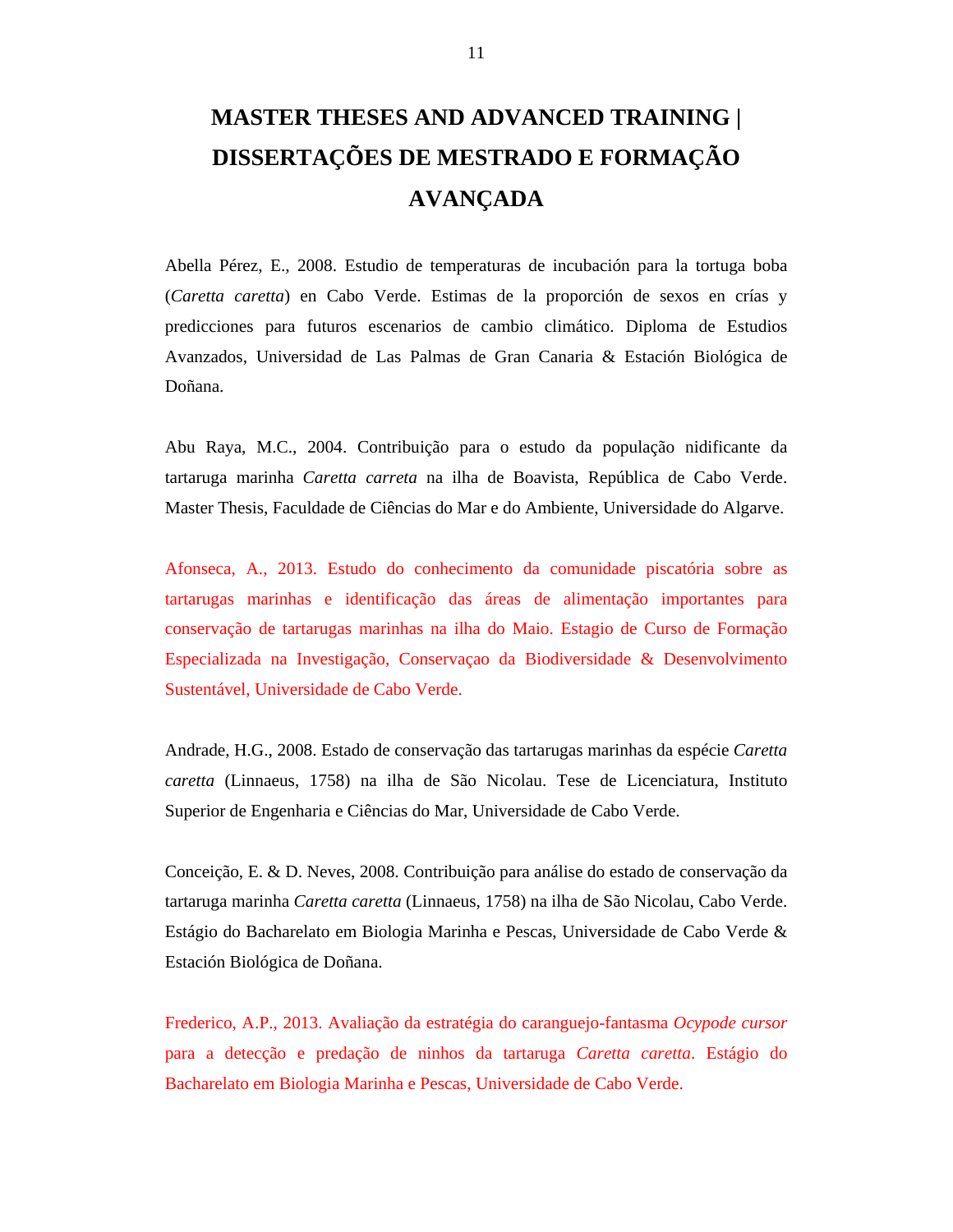García-Cerdá, R., 2008. Desarrollo embrionario de *Caretta caretta*: análisis descriptivo de su evolución morfológica. Diploma de Estudios Avanzados. Universidad de Las Palmas de Gran Canaria & Estación Biológica de Doñana.

Graça, J.A.L. da, 2009. Estudo avaliação da intensidade da predação e o comportamento de caranguejo fantasma (*Ocypode cursor*) sobre os ninhos da tartaruga *Caretta caretta* em Boavista, Cabo Verde. Estágio do Bacharelato em Biologia Marinha e Pescas. Universidade de Cabo Verde & Estación Biológica de Doñana.

Hancock, J.M., 2011. Drivers of the consumption and trade of sea turtle products in Cape Verde, West Africa – are we taking the right approach? Final project report, MSC Conservation and Biodiversity, University of Exeter.

.

Lima, S., 2013. Evolução de técnicas de marcação, seguimento e protecção de ninhos de *Caretta caretta* nas praias do Maio – Cabo Verde. Estagio de Curso de Formação Especializada na Investigação, Conservaçao da Biodiversidade e Desenvolvimento Sustentável, Universidade de Cabo Verde.

Lima, V., 2013. Mapas de densidade de ninhos, femêas caçadas, ninhos apanhados nas principais praias de incubação da tartaruga comum (*Caretta caretta*) na Ilha do Maio – Cabo Verde. Estagio de Curso de Formação Especializada na Investigação, Conservaçao da Biodiversidade e Desenvolvimento Sustentável, Universidade de Cabo Verde.

López López, O.A., 2008. Características sedimentológicas de la playa de Calheta de Pau (Isla de Boa Vista, República de Cabo Verde): implicaciones en la anidación de *Caretta caretta* (Linnaeus, 1758). Diploma de Estudios Avanzados, Universidad de Las Palmas de Gran Canaria.

Martins, S., 2012. The endangered loggerhead (*Caretta caretta*) sea turtle on the Boavista Island, Cape Verde: distribution, abundance, ecology and conservation of nesting females and nests. Master Thesis, Faculdade de Ciências do Mar e do Ambiente, Universidade de Algarve & Estación Biológica de Doñana.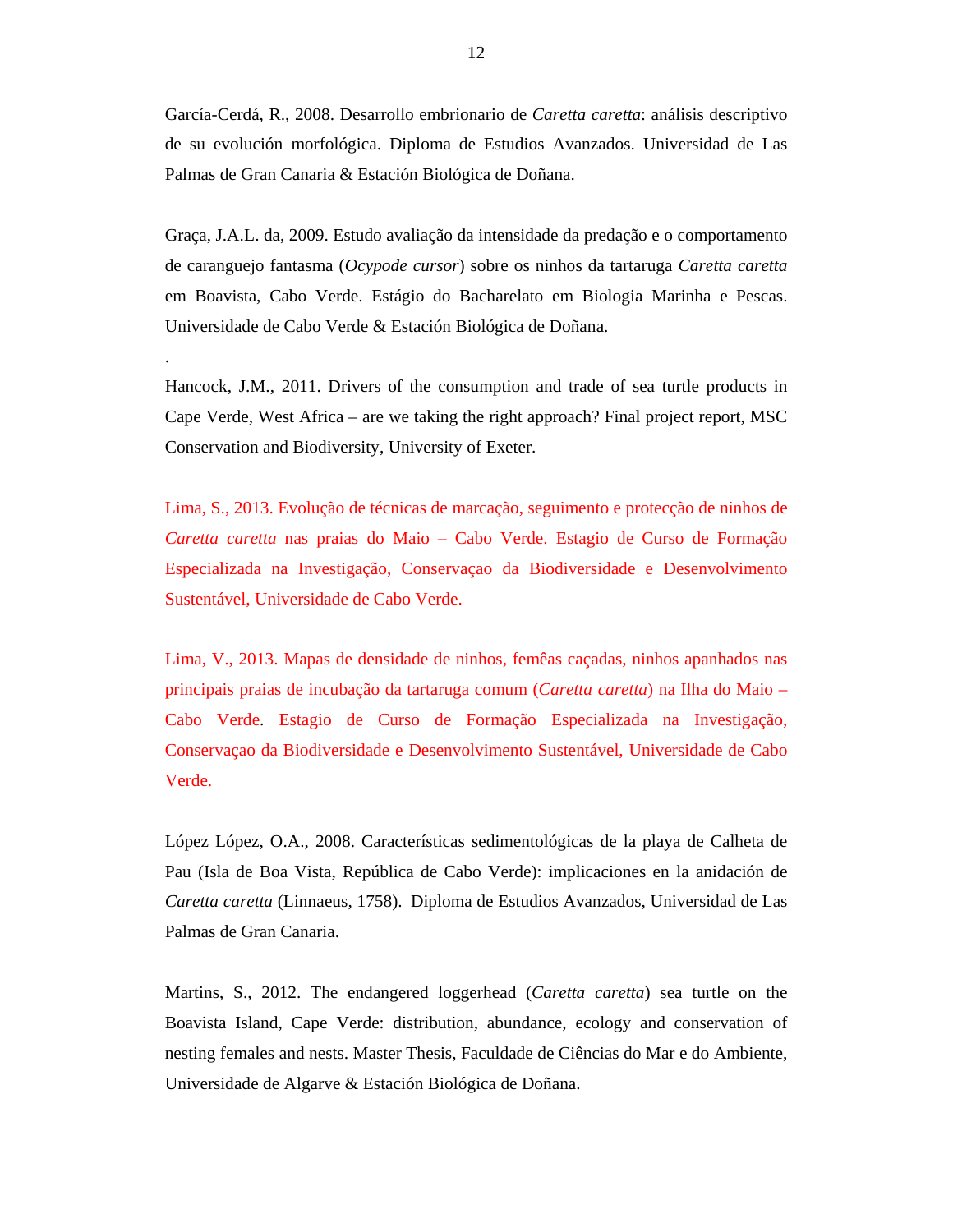Maurício, É., 2013. Avaliação dos impactos da atividade turística para a desova das tartarugas marinhas na Reserva Natural das Tartarugas de Boavista. Estagio de Curso de Formação Especializada na Investigação, Conservaçao da Biodiversidade e Desenvolvimento Sustentável, Universidade de Cabo Verde.

Mendes, V.S., 2010. Contribuição para análise do estado de conservação da tartaruga marinha *Caretta caretta* (Linnaeus, 1758) no Tarrafal de Santiago, Cabo Verde. Estágio do Bacharelato em Biologia Marinha e Pescas, Universidade de Cabo Verde & Estación Biológica de Doñana.

Monteiro, C., 2013. Estudo biométrico da cabeça e da carapaça e a variação em número de escamas em novatos da tartaruga boba (*Caretta caretta*) – Caso de estudo em Boavista, Cabo Verde. Estagio de Curso de Formação Especializada na Investigação, Conservaçao da Biodiversidade e Desenvolvimento Sustentável, Universidade de Cabo Verde.

Monteiro, R., 2013. Influência do tamanho das femêas de tartaruga comúm nas características de ninhos, ovos e crías. Estagio de Curso de Formação Especializada na Investigação, Conservaçáo da Biodiversidade e Desenvolvimento Sustentável, Universidade de Cabo Verde.

Monzón Argüello, C., 2007. Origen y distribución de los juveniles de tortuga boba *Caretta caretta* (Linnaeus, 1758) en el Este del Atlántico. Diploma de Estudios Avanzados, Universidad de Las Palmas de Gran Canaria & Estación Biológica de Doñana.

Moreira, H.S., 2011. Influência da lua e da maré na saída e nidificação da tartaruga marinha *Caretta caretta* nas principais praias de nidificação localizadas à Este da ilha da Boa Vista, Cabo Verde. Estágio do Bacharelato em Biologia Marinha e Pescas, Universidade de Cabo Verde.

Neves, J.M., 2011. Estudo da abundância de ninhos da tartaruga *Caretta caretta* (Linnaeus, 1758) nidificante nas praias da zona Este de Boavista (Porto Ferreira) e a sua contribuição no recrutamento de crias na população no ano de 2010. Estágio do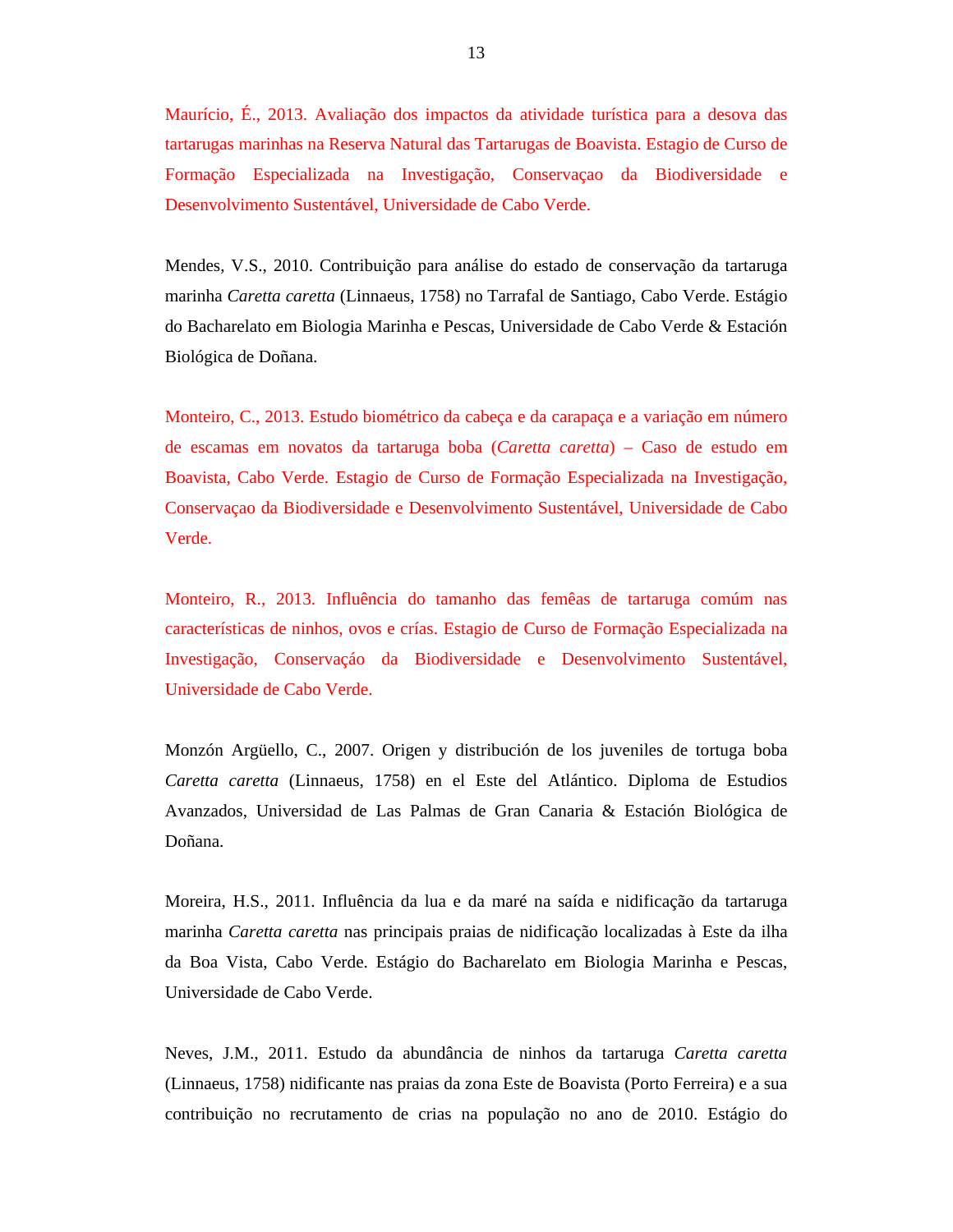Bacharelato em Biologia Marinha e Pescas, Universidade de Cabo Verde & Estación Biológica de Doñana.

Neves, E. & D. Cabral, 2008. Contribuição para análise do estado de conservação da tartaruga marinha *C. caretta* (Linnaeus, 1758) na ilha de São Nicolau. Monografia, Universidade de Cabo Verde.

Pérez García, H., 2011. Sincronía y variabilidad en el desarrollo embrionario temprano en tortugas marinas: ecología y aplicaciones en conservación. Estágio de Master en Conservación de Biodiversidad. Universidad Pablo de Olavide and Estación Biológica de Doñana.

Rosario do, E., 2013. Deslocamento e mortalidade de crias recem-nascidas da tartaruga marinha *Caretta caretta* em diferentes praias da ilha de Boavista/Cabo Verde. Estagio de Curso de Formação Especializada na Investigação, Conservaçao da Biodiversidade.e Desenvolvimento Sustentável, Universidade de Cabo Verde.

Santos dos, R. 2013. Impacto da pesca artesanal sobre as tartarugas marinhas, na ilha do Maio, durante a época de desova da tartaruga *Carreta caretta* (Junho-Outubro) do ano de 2012. Estagio de Curso de Formação Especializada na Investigação, Conservaçao da Biodiversidade e Desenvolvimento Sustentável, Universidade de Cabo Verde.

Sanz Rubio, P., 2008. Análisis de paternidad y evaluación de las estrategias reproductivas en la tortuga boba (*Caretta caretta*) de Boa Vista, Cabo Verde. Diploma de Estudios Avanzados. Universidad de Las Palmas de Gran Canaria and Estación Biológica de Doñana.

Silva, E., 2013. Avaliação do efeito da iluminação artificial em recém-nascidos da tartaruga comum e predação por caranguejos fantasmas na ilha da Boavista – Atlântico Centro-Este. Estagio de Curso de Formação Especializada na Investigação, Conservaçao da Biodiversidad e Desenvolvimento Sustentável, Universidade de Cabo Verde.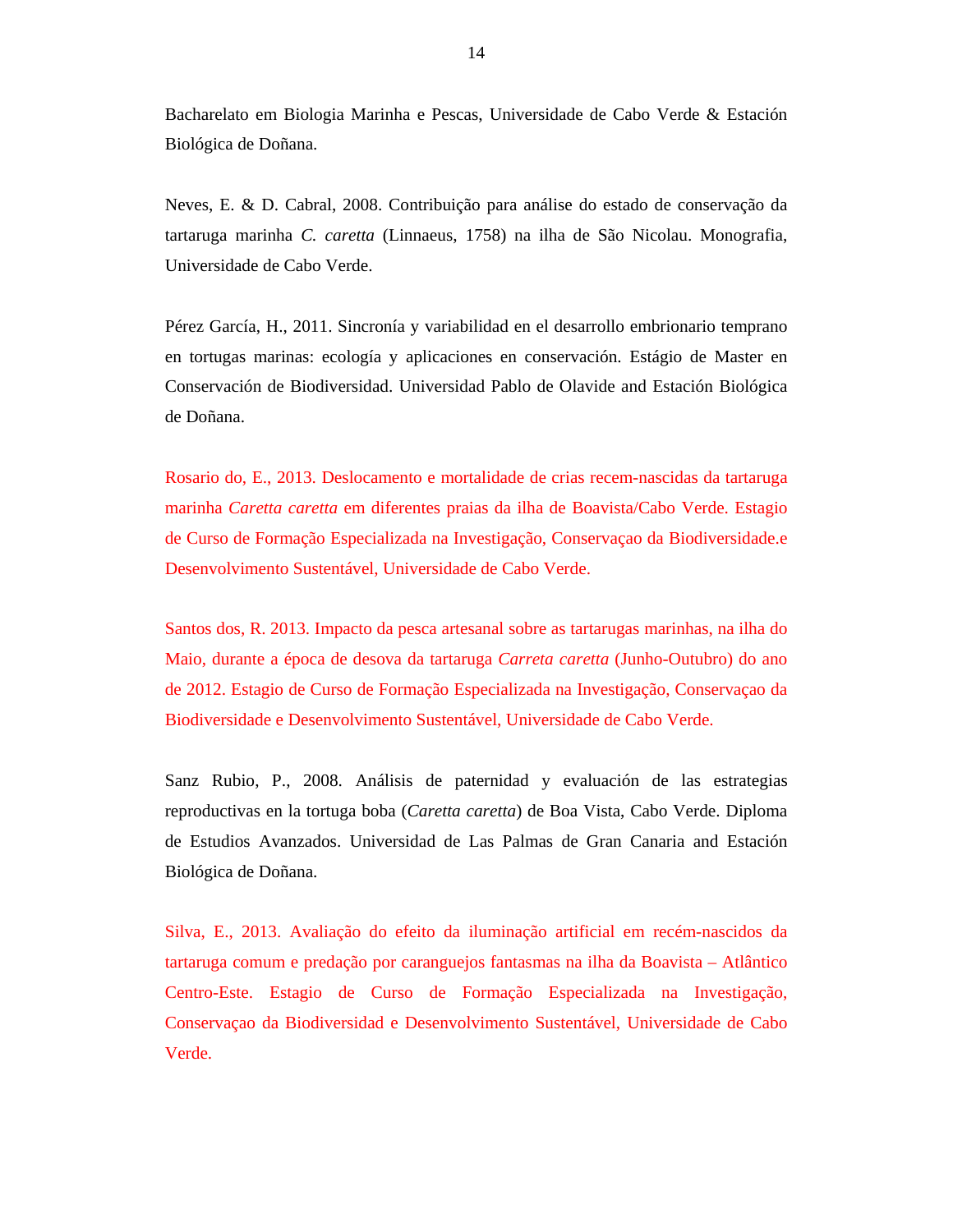Silva, K., 2013. Censos e bases de dados de ninhos, fêmeas caçadas e ninhos expoliados na ilha do Maio, Cabo Verde. Estagio de Curso de Formação Especializada na Investigação, Conservaçao da Biodiversidade e Desenvolvimento Sustentável, Universidade de Cabo Verde.

Silva, N., 2013. Estudo biométrico da cabeça da Tartaruga Boba (*Caretta caretta*) nidificante em Cabo Verde. Estagio de Curso de Formação Especializada na Investigação, Conservaçao da Biodiversidade e Desenvolvimento Sustentável, Universidade de Cabo Verde.

Stiebens, V.A., 2011. Population genetics and mating strategies of the loggerhead sea turtle (*Caretta caretta*) in Cape Verde. Diploma Thesis in IFM-GEOMAR, Helmholtz Centre for Ocean Research, Kiel.

Vieira, S., 2012. Ecologia do *Ocypode cursor* e impacte da predação sobre os ninhos de *Caretta caretta* na ilha da Boavista, República de Cabo Verde. Master Thesis, Faculdade de Ciências do Mar e do Ambiente, Universidade de Algarve and Estación Biológica de Doñana.

## **CONFERENCE PAPERS | COMUNICAÇÕES EM CONGRESSOS CIENTÍFICOS**

The Proceedings of the Annual Symposia on Sea Turtle Biology and Conservation, listed below, are available at http://www.nmfs.noaa.gov/pr/species/turtles/symposia.htm

Abella, E. & L.F. López Jurado, 2005. Temporary sequences and description of the emergency of loggerhead newborns in the Cape Verde archipelago. Pp. 83-85 in: Proceedings of the Twenty-First Annual Symposium on Sea Turtle Biology and Conservation, 24-28 January 2001, Philadelphia, Pennsylvania, USA. NOAA Technical Memorandum NMFS-SEFSC-528.

Abella Perez, E., A. Marco Llorente, J. Diéguez Uribeondo & L.F. López Jurado, 2010. Pathogenic effect of microorganisms on loggerhead eggs. Pp. 1 in: Proceedings of the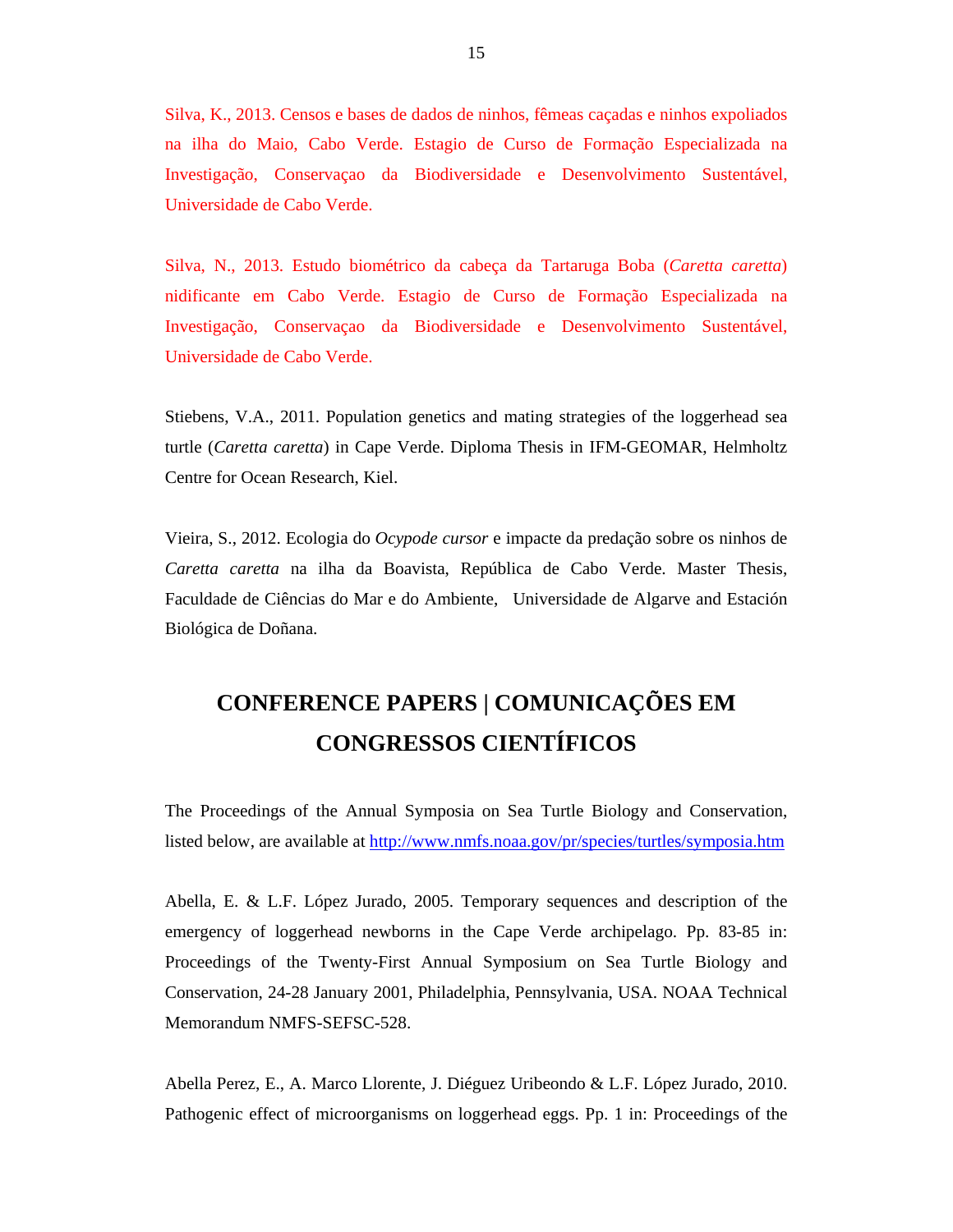Twenty-Eighth Annual Symposium on Sea Turtle Biology and Conservation, 22-26 January 2008, Loreto, Baja California Sur, Mexico. NOAA Technical Memorandum NMFS-SEFSC-602.

Abella, E., A. Marco & L.F. López Jurado, 2006. Why are egg fertilization rates not correlated with hatching success in sea turtles? Pp. 43 in: Abstracts of the  $26<sup>th</sup>$  Annual Symposium on Sea Turtle Biology and Conservation, 3-8 April 2006, Crete, Greece. International Sea Turtle Society, Athens.

Abella, E., A. Marco & L.F. López Jurado, 2006. Success of delayed translocation of loggerhead turtle nests: implications in management programs. Pp. 119 in: Abstracts of the 26th Annual Symposium on Sea Turtle Biology and Conservation, 3-8 April 2006, Crete, Greece. International Sea Turtle Society, Athens.

Abella, E., A. Marco & L.F. López Jurado, 2007. Climate change and the evolution of loggerhead sex-ratio in Cabo Verde. Pp. 42 in: Abstracts of the 14<sup>th</sup> European Congress of Herpetology, 19-23 September 2007, Porto, Portugal. http://tinyurl.com/8kx53vm

Abella E., P. Sanz, S. Martins, A. Marco & L.F. López Jurado, 2008. Variability of incubation temperature and metabolic heating as a function of embryonic survival in loggerheads. Pp. 1 in: Proceedings of the Twenty-Seventh Annual Symposium on Sea Turtle Biology and Conservation, 22-28 February 2007, Myrtle Beach, South Carolina, USA. NOAA Technical Memorandum NMFS-SEFSC-569.

Abella, E., N. Varo-Cruz, N. Loureiro, J. Cozens, C. Oujo Alamo, A. Marco, S. Martins & L.F. López Jurado, in press. High plasticity of loggerhead nesting site fidelity: from using repeatedly the same small beach during different seasons to deposit consecutive nests in different islands distant more than 100 km. Proceedings of the Thirtieth Annual Symposium on Sea Turtle Biology and Conservation, 24-30 April 2010, Goa, India. NOAA Technical Memorandum.

Abu Raya, M., A. Marco, E. Cruz & L.F. López Jurado, 2012. Experimental study about the impact of artificial lighting on loggerhead female nesting in Cape Verde. Pp.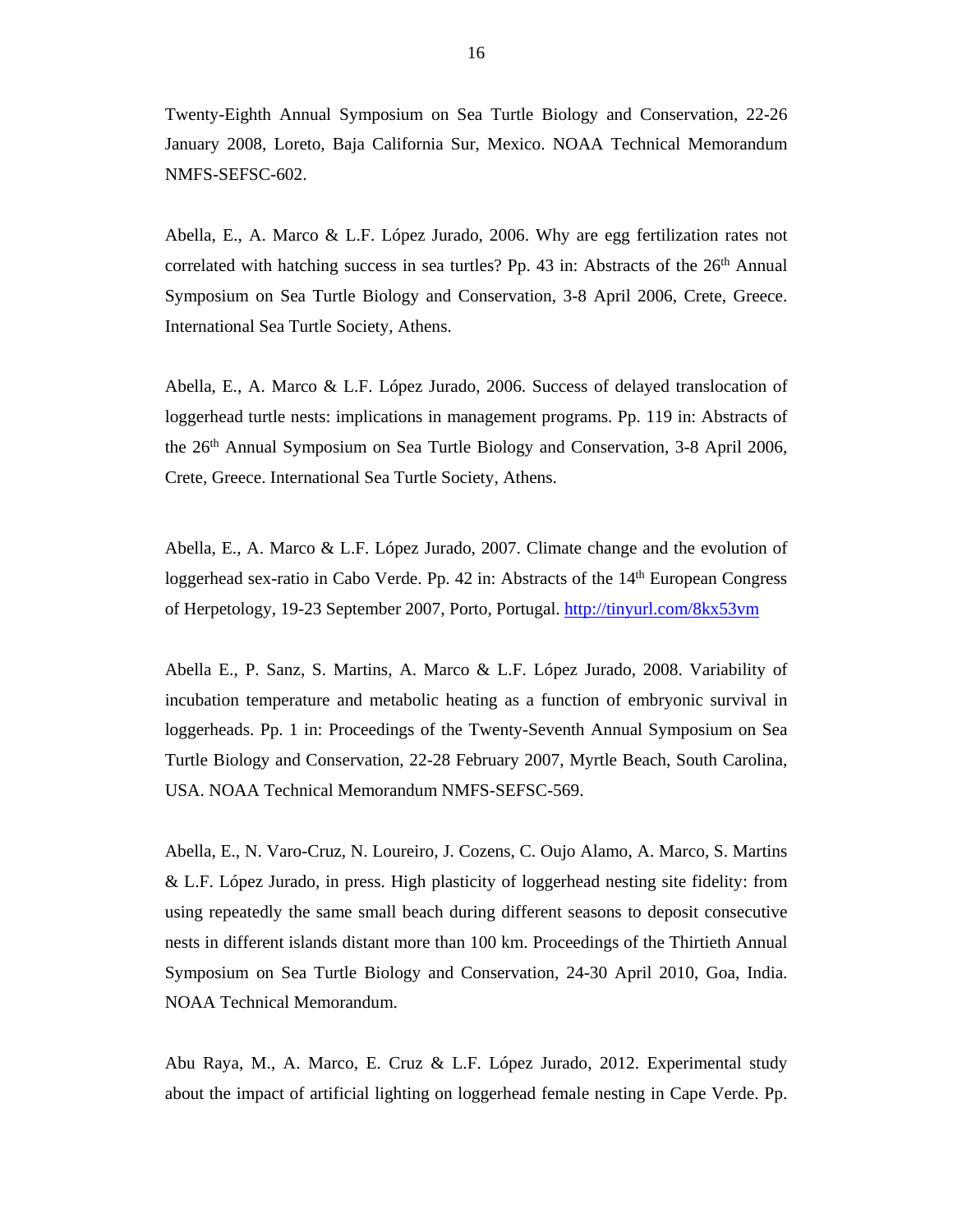238-239 in: Proceedings of the Thirty-First Annual Symposium on Sea Turtle Biology and Conservation, 10-16 April 2011, San Diego, California, USA. NOAA Technical Memorandum NMFS-SEFSC-631.

Aguilera Rodà, M., A. Eiroa, O. López & L.F. López Jurado, 2008. Influence of the tide on *Caretta caretta* nesting success on Boa Vista Island (Cape Verde, West Africa). Pp. 163 in: Proceedings of the Symposium on Eastern Boundary Upwelling Ecosystems: integrative and comparative approaches, 2–6 June 2008, Las Palmas de Gran Canaria, Spain. http://tinyurl.com/b4amenn

Angel, F., 1937. Sur la faune herpétologique de l'archipel du Cap-Vert. Pp. 1693-1700 in: Comptes Rendus XIIe Congrès International de Zoologie, Lisbonne 1935, Vol. III.

Ballel Valls, L. & L.F. López Jurado, 2005. The size of the loggerhead nesting females in the Cape Verde Islands. Pp. 104-105 in: Proceedings of the Twenty-First Annual Symposium on Sea Turtle Biology and Conservation, 24-28 February 2001, Philadelphia, Pennsylvania, USA. NOAA Technical Memorandum NMFS-SEFSC-528.

Cabrera, I., D. Cejudo & L.F. López Jurado, 2000. Human predation on marine turtles in the archipelago of Cape Verde, western Africa. Pp. 217 in: Proceedings of the Nineteenth Annual Symposium on Sea Turtle Biology and Conservation, 2-6 March 1999, South Padre Island, Texas, USA. NOAA Technical Memorandum NMFS-SEFSC-443.

Cejudo, D., I. Cabrera, L.F. López Jurado, C. Évora & P. Alfama, 2000. The reproductive biology of *Caretta caretta* in the island of Boa Vista (Republic of Cabo Verde, western Africa). Pp. 244-245 in: Proceedings of the Nineteenth Annual Symposium on Sea Turtle Biology and Conservation, 2-6 March 1999, South Padre Island, Texas, USA. NOAA Technical Memorandum NMFS-SEFSC-443.

Cejudo, D., N. Varo, O. López & L.F. López Jurado, 2008. Satellite tracking of adult loggerheads (*Caretta caretta*) around waters of Cape Verde archipelago (western Africa). Pp. 189 in: Proceedings of the Twenty-Fourth Annual Symposium on Sea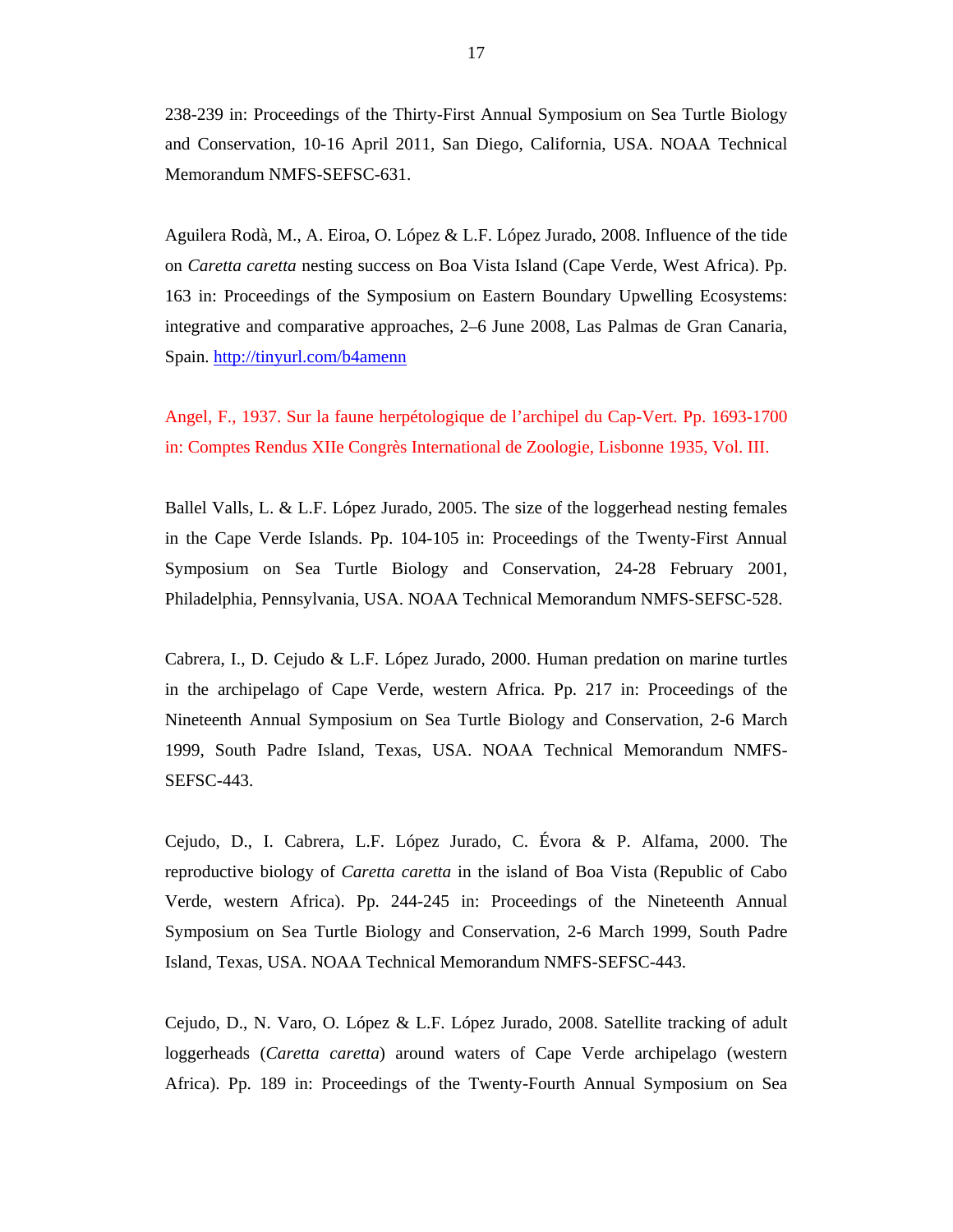Turtle Biology and Conservation, 22-29 February 2004, San José, Costa Rica. NOAA Technical Memorandum NMFS-SEFSC-567.

Cozens, J., 2012. Reducing mortality on nesting beaches in Cape Verde through structured collaboration with government and community. Pp. 134 in: Proceedings of the Twenty-Ninth Annual Symposium on Sea Turtle Biology and Conservation, 17-19 February 2009, Brisbane, Queensland, Australia. NOAA Technical Memorandum NMFS-SEFSC-630.

Cozens, J., M. Pereira, E. Mendes & R. Miles, 2012. First ever population census of nesting loggerheads on Sal island, Cape Verde. Pp. 21 in: Proceedings of the Twenty-Ninth Annual Symposium on Sea Turtle Biology and Conservation, 17-19 February 2009, Brisbane, Queensland, Australia. NOAA Technical Memorandum NMFS-SEFSC-630.

Delgado, C., T. Dellinguer, N. Varo, D. Cejudo & L.F. López Jurado, 2008. Preliminary approach to the hatchling sex ratio of a population of *Caretta caretta* of Boa Vista Island, Cape Verde archipelago (Western Africa). Pp. 121 in: Proceedings of the Twenty-Fourth Annual Symposium on Sea Turtle Biology and Conservation, 22-29 February 2004, San José, Costa Rica. NOAA Technical Memorandum NMFS-SEFSC-567.

Díaz Merry, A. & L.F. López Jurado, 2005. Temporary sequences of ovoposition in loggerhead females from the Cape Verde Islands. Pp. 249-251 in: Proceedings of the Twenty-First Annual Symposium on Sea Turtle Biology and Conservation, 24-28 February 2001, Philadelphia, Pennsylvania, USA. NOAA Technical Memorandum NMFS-SEFSC-528.

Domínguez, J., A. Marco, R. García Cerdá, E. Abella, S. Vieira & L.F. López Jurado, 2012. Influence of loggerhead egg aggregation on survival: why do single eggs buried into natural sand die within a few days? Pp. 35-36 in: Proceedings of the Thirty-First Annual Symposium on Sea Turtle Biology and Conservation, 10-16 April 2011, San Diego, California, USA. NOAA Technical Memorandum NMFS-SEFSC-631.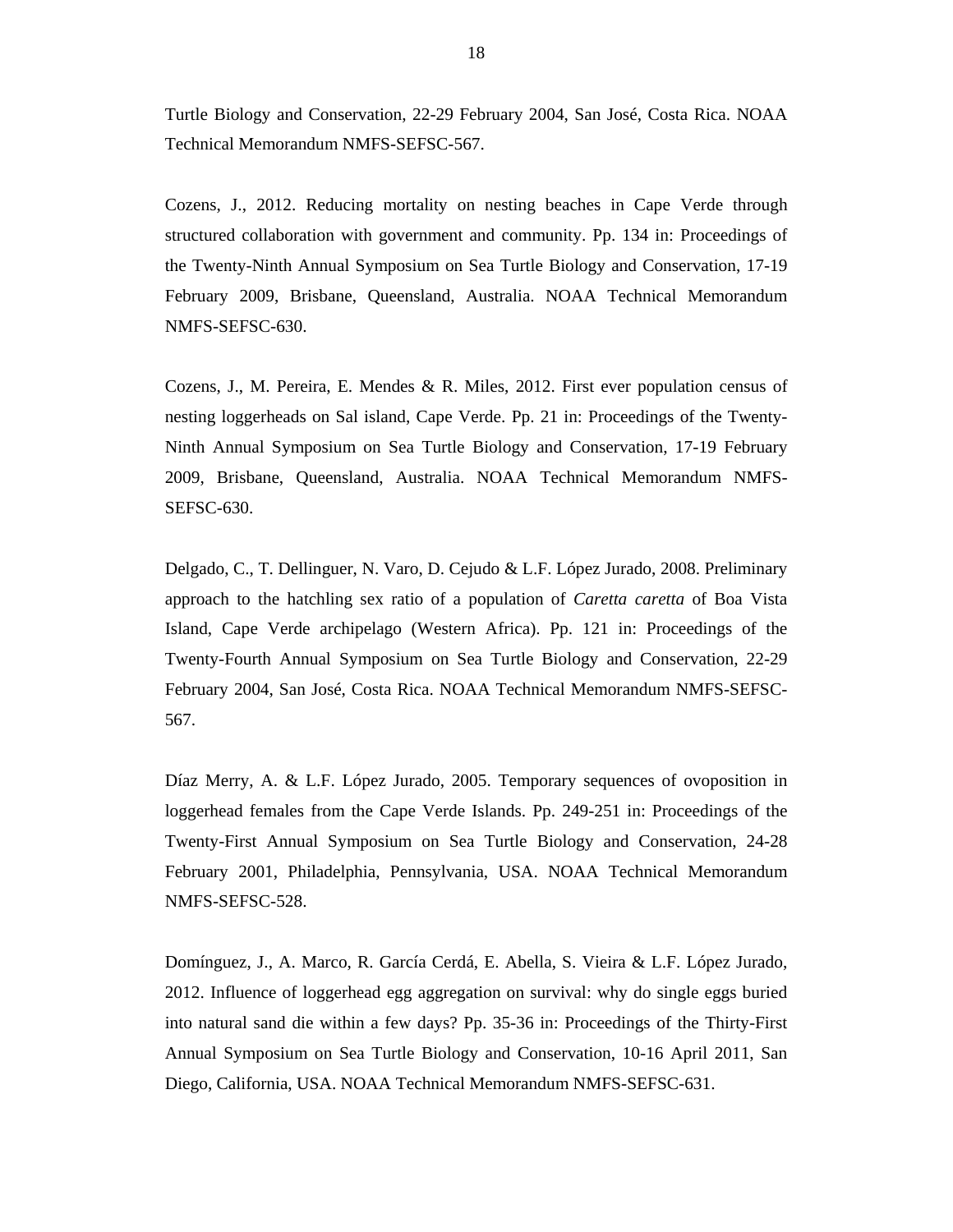Dominguez, J., E. Abella, A. Marco & S. Martins, 2010. Influencia de la agregación de los huevos de tortugas marinas en su supervivencia en la arena: estudio experimental en cautividad. Pp. 229-230 in: Resúmenes de XI Congreso Luso-Español de Herpetología / XV Congreso Español de Herpetología, 6-9 October 2010, Sevilla, Spain. http://tinyurl.com/bxpfgw8

Eder E, A. Ceballos, S. Martins, H. Pérez-García, I. Marín, A. Marco & L. Cardona, 2013. Prevalence of oceanic foragers among adult female loggerhead sea turtles *Caretta caretta* nesting in Cape Verde (Northwestern Africa). Pp. 138 in: Proceedings of the Thirty-Third Annual Symposium on Sea Turtle Biology and Conservation, Baltimore, Maryland, USA, 2-8 February 2013. NOAA Technical Memorandum NMFS-SEFSC-645.

Eiroa, A., M. Aguilera-Rodà, N. Varo, O. López & L.F. López-Jurado, 2008. Rate [of] predation on the nesting of *Caretta caretta* because of *Ocypode cursor* in Calheta de Pau beach, Boa Vista Island (Cape Verde Rep.). Pp. 223 in: Proceedings of the Symposium on Eastern Boundary Upwelling Ecosystems: integrative and comparative approaches, 2–6 June 2008, Las Palmas de Gran Canaria, Spain.

http://c666188.r88.cf2.rackcdn.com/Images/Abstractsbook\_final.pdf

Espírito Santo, I., S. Martins, D. Simba, A. Marco, E. Abella, P. Sanz, J. da Graça & L.F. López Jurado, 2010. Efforts to increase the participation of local communities in the conservation of the endangered loggerhead population of Cape Verde. Pp. 225 in: Proceedings of the Twenty-Eighth Annual Symposium on Sea Turtle Biology and Conservation, 22-26 January 2008, Loreto, Baja California Sur, Mexico. NOAA Technical Memorandum NMFS-SEFSC-602.

Gaona, P., N. Varo Cruz, E. Abella, O. López, A. Marco & L.F. López Jurado, in press. Estimation of survival for loggerhead sea turtles nesting in Cape Verde using multi-state models with unobservable states. Proceedings of the Thirty-Second Annual Symposium on Sea Turtle Biology and Conservation, 11-16 March 2012, Huatulco, Oaxaca, Mexico. NOAA Technical Memorandum.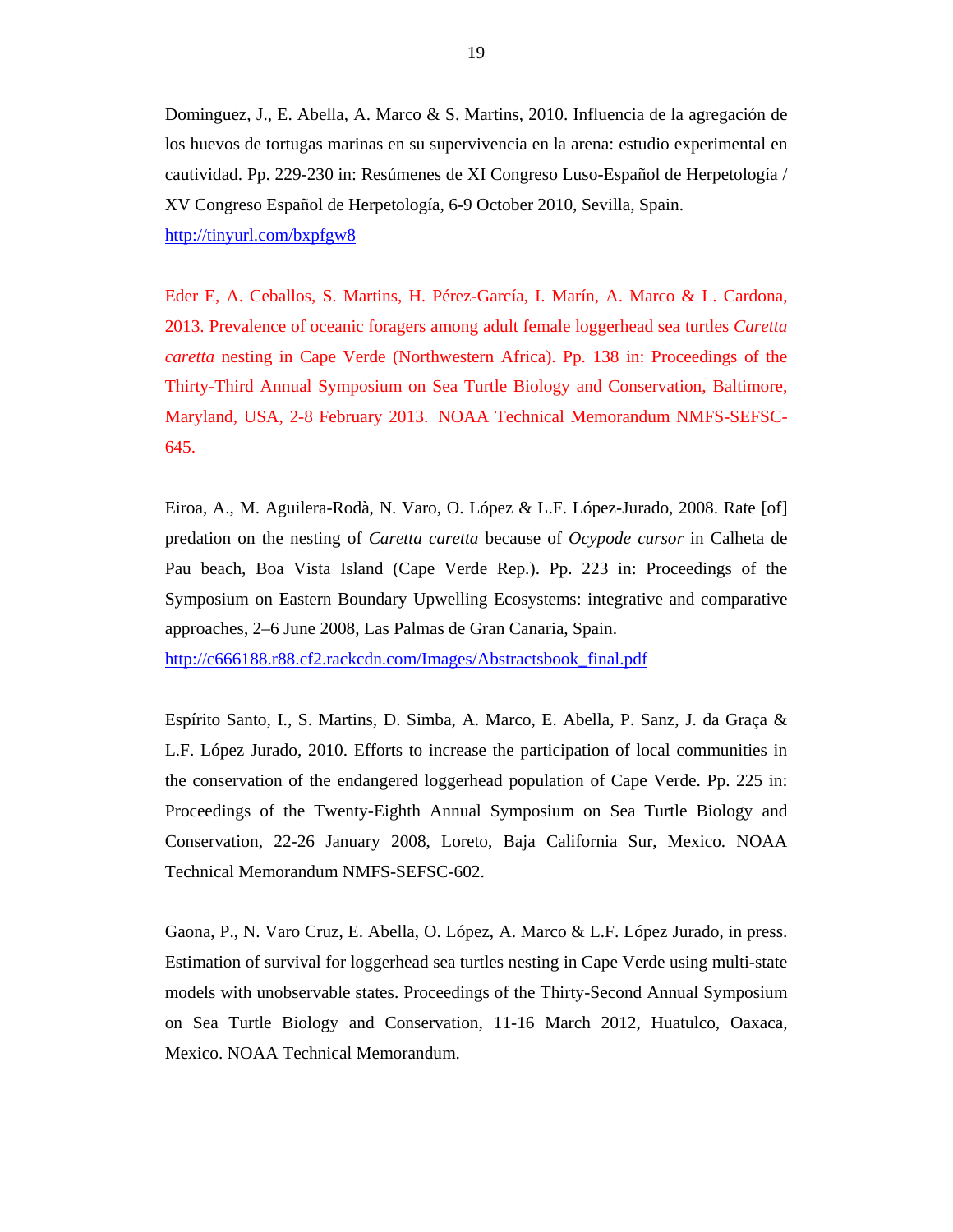García Carcel, M. & L.F. López Jurado, 2005. Comparison of the hatching success between translocated nests and "in situ" nests according to the type of substrate and the floods due to the tide. Pp. 130-132 in: Proceedings of the Twenty-First Annual Symposium on Sea Turtle Biology and Conservation, 24-28 February 2001, Philadelphia, Pennsylvania, USA. NOAA Technical Memorandum NMFS-SEFSC-528.

Graça, J. da, A. Marco, R. Garcia Cerdá, M. Ikaran, E. Alberca, E. Abella, R.P. Freitas & L.F. López Jurado, in press. Massive loggerhead nest predation by ghost crabs in Boavista Island (Cape Verde): implications of the absence of large predators. Proceedings of the Thirtieth Annual Symposium on Sea Turtle Biology and Conservation, 24-30 April 2010, Goa, India. NOAA Technical Memorandum.

Hancock, J., E. Santos, A. Monteiro & J. Rocha, 2012. Saving turtles one kid at a time in Cape Verde: the school in nature project. Pp. 92 in: Proceedings of the Thirty-First Annual Symposium on Sea Turtle Biology and Conservation, 10-16 April 2011, San Diego, California, USA. NOAA Technical Memorandum NMFS-SEFSC-631.

Hancock, J., S. Teixeira & B.J. Godley, in press. Drivers of the consumption and trade of sea turtle products in Cape Verde, West Africa – Are we taking the right approach? Proceedings of the Thirty-Second Annual Symposium on Sea Turtle Biology and Conservation, 11-16 March 2012, Huatulco, Oaxaca, Mexico. NOAA Technical Memorandum.

Lazar, B. & D. Holcer, 1998. Notes on the marine turtles of Sal Island, Cape Verde Islands. Pp. 231 in: Proceedings of the Seventeenth Annual Symposium on Sea Turtle Biology and Conservation, 4-8 March 1997, Orlando, Florida, USA. NOAA Technical Memorandum NMFS-SEFSC-415.

Liria Loza, A. & L.F. López Jurado, 2008. Comparative study of the epibionts on the pelagic and mature female loggerhead turtles on the Canary and Cape Verde Islands. Pp. 100 in: Proceedings of the Twenty-Fourth Annual Symposium on Sea Turtle Biology and Conservation, 22-29 February 2004, San José, Costa Rica. NOAA Technical Memorandum NMFS-SEFSC-567.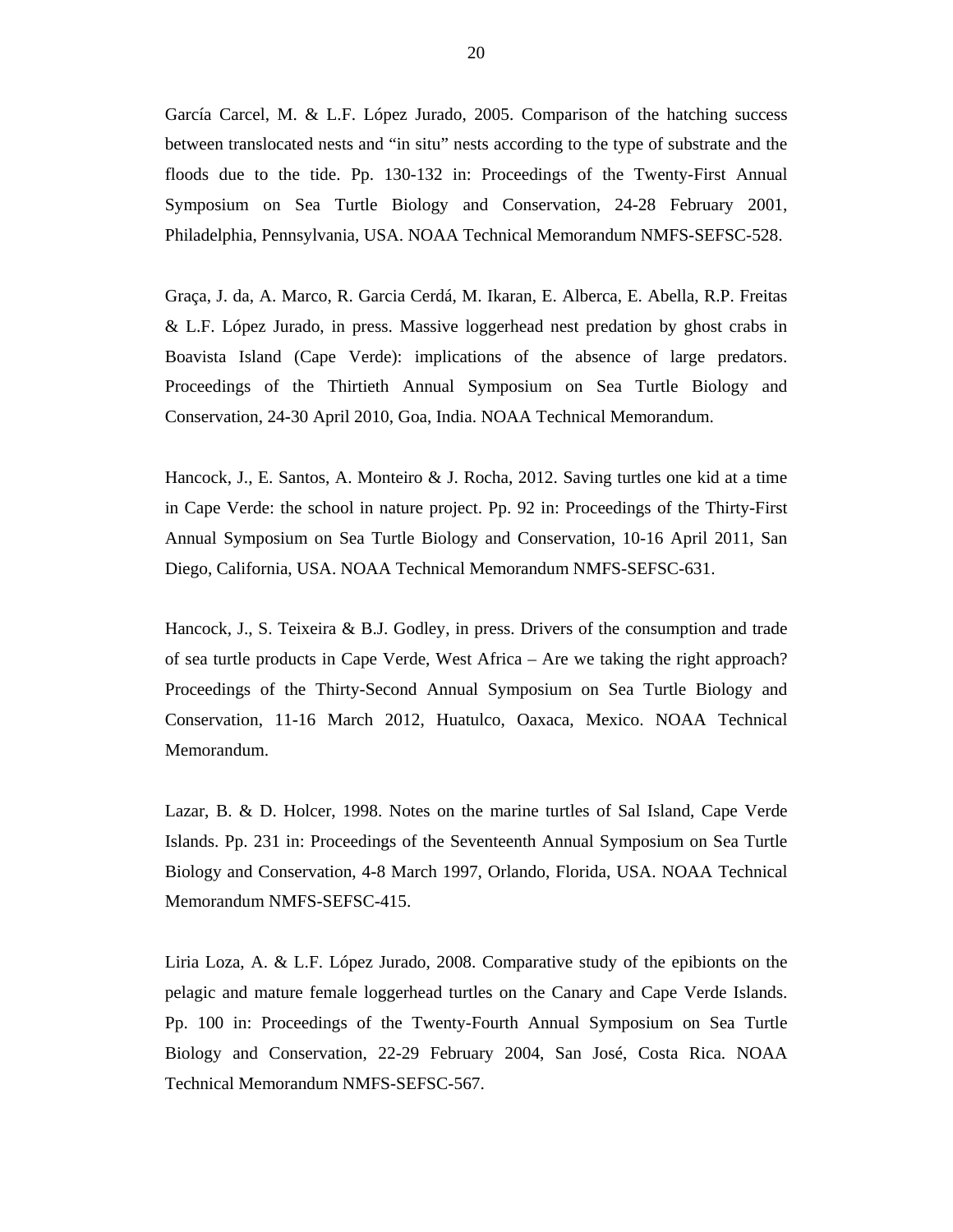Liria Loza, A., N. Varo Cruz, M. Medina Suárez, S. Jiménez Bordón & L.F. López Jurado, 2012. Loggerhead nesting trend in three beaches of Boavista, Cape Verde archipelago. Pp. 48 in: Proceedings of the Thirty-First Annual Symposium on Sea Turtle Biology and Conservation, 10-16 April 2011, San Diego, California, USA. NOAA Technical Memorandum NMFS-SEFSC-631.

López, O., D. Del Ordi, B. Madariaga, A. Díaz Merry, E. Abella, M. García, L. Herraiz, L. Ballell, S. Borrás, N. Varo, D. Cejudo & L.F. López Jurado, 2003. Nesting success on the emergences of *Caretta caretta* in the island of Boa Vista (Cape Verde, western Africa). Pp. 150-152 in: Proceedings of the Twenty-Second Annual Symposium on Sea Turtle Biology and Conservation, 4-7 April 2002, Miami, Florida, USA. NOAA Technical Memorandum NMFS-SEFSC-503.

López Jurado, L.F., I. Cabrera, D. Cejudo, C. Évora & P. Alfama, 2000. Distribution of marine turtles in the archipelago of Cape Verde, western Africa. Pp. 245-247 in: Proceedings of the Nineteenth Annual Symposium on Sea Turtle Biology and Conservation, 2-6 March 1999, South Padre Island, Texas, USA. NOAA Technical Memorandum NMFS-SEFSC-443.

López Jurado, L.F., C. Évora, I. Cabrera, D. Cejudo & P. Alfama, 2000. Proposals for the conservation of marine turtles on the island of Boa Vista (Republic of Cabo Verde, Western Africa). Pp. 204-205 in: Proceedings of the Nineteenth Annual Symposium on Sea Turtle Biology and Conservation, 2-6 March 1999, South Padre Island, Texas, USA. NOAA Technical Memorandum NMFS-SEFSC-443.

López Jurado, L.F., C. Monzón Argüello, E. Naro Maciel, A. Marco & C. Rico, 2008. Genetic structure of North Atlantic loggerhead sea turtles: insights from expanded mitochondrial analyses. Pp. 128 in: Proceedings of the Twenty-Seventh Annual Symposium on Sea Turtle Biology and Conservation, 22-28 February 2007, Myrtle Beach, South Carolina, USA. NOAA Technical Memorandum NMFS-SEFSC-569.

Lozano Fernández, M. & L.F. López Jurado, 2005. Productivity of females [*sic*] loggerhead from Cabo Verde Islands. Pp. 166-167 in: Proceedings of the Twenty-First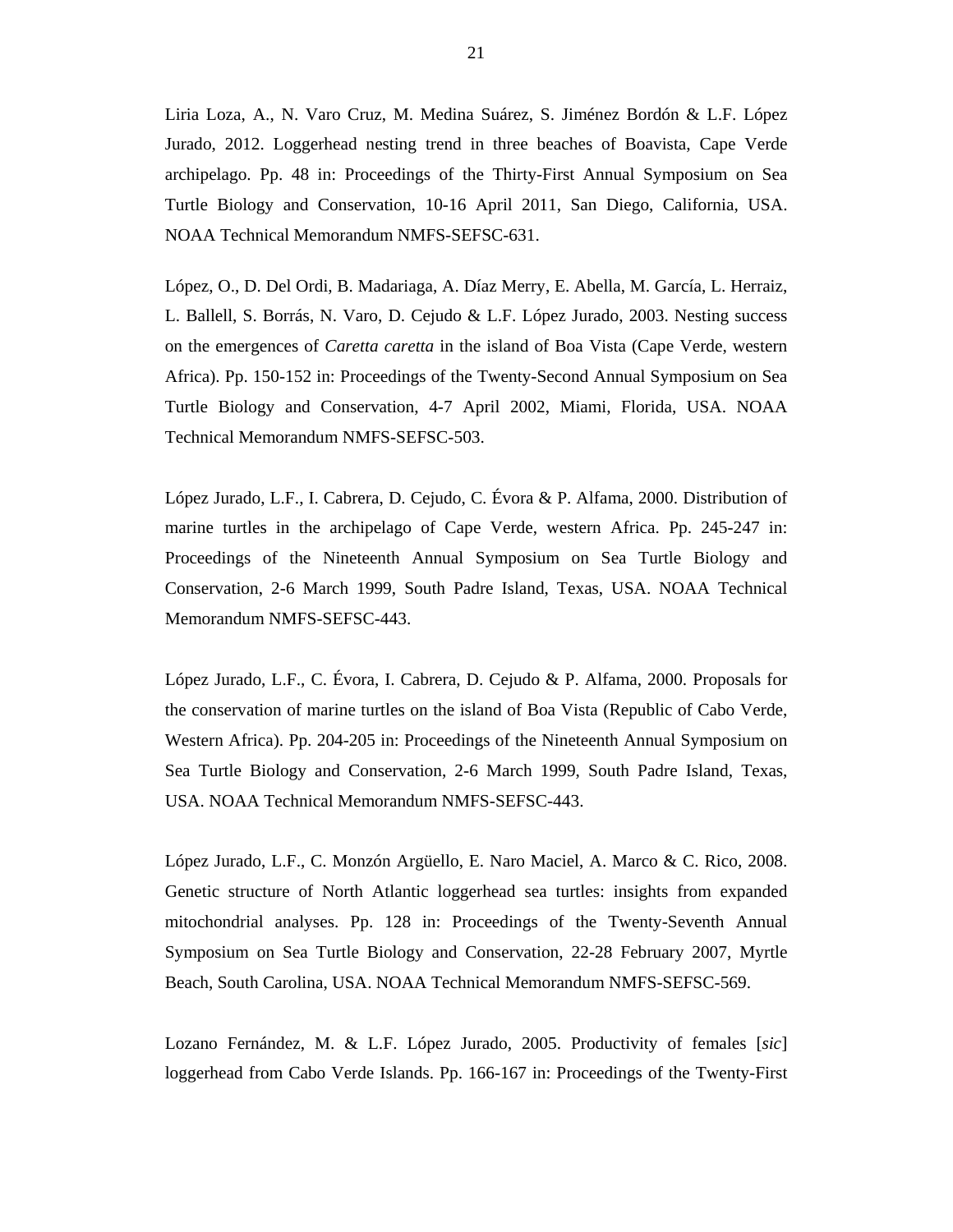Annual Symposium on Sea Turtle Biology and Conservation, 24-28 February 2001, Philadelphia, Pennsylvania, USA. NOAA Technical Memorandum NMFS-SEFSC-528.

Madariaga, B., A. Díaz-Merry, D. Del Ordi, O. López, E. Abella, M. García, L. Ballell, L. Herraiz, S. Borrás, N. Varo, D. Cejudo & L.F. López Jurado, 2003. Influence of tide variations on the emergences of *Caretta caretta* on the island of Boa Vista (Cape Verde, West Africa). Pp. 217-220 in: Proceedings of the Twenty-Second Annual Symposium on Sea Turtle Biology and Conservation, 4-7 April 2002, Miami, Florida, USA. NOAA Technical Memorandum NMFS-SEFSC-503.

Marco, A., E. Abella, A. Liria, S. Jiménez Bordón, M. Medina, C. Oujo, O. López, S. Martins & L.F. López Jurado, in press. The coast of Cape Verde hosts the third largest loggerhead nesting population in the world. Proceedings of the Thirtiest Symposium on Sea Turtle Biology and Conservation, 24-30 April 2010, Goa, India. NOAA Technical Memorandum.

Marco, A., E. Abella, O. López, N. Varo, S. Martins, P. Gaona, P. Sanz & L.F. López Jurado, 2010. Massive capture of nesting females is severely threatening the Caboverdian loggerhead population. Pp. 93-94 in: Proceedings of the Twenty-Eighth Annual Symposium on Sea Turtle Biology and Conservation, 22-26 January 2008, Loreto, Baja California Sur, Mexico. NOAA Technical Memorandum NMFS-SEFSC-62.

Marco, A., E. Abella & L.F. López Jurado, 2008. Vulnerability of turtle eggs to the presence of clay in nesting beaches. Pp. 22 in: Proceedings of the Twenty-Seventh Annual Symposium on Sea Turtle Biology and Conservation, 22-28 February 2007, Myrtle Beach, South Carolina, USA. NOAA Technical Memorandum NMFS-SEFSC-569.

Marco, A., J. Diéguez Uribeondo, E. Abella, M.P. Martín, M.T. Tellería & L.F. López Jurado, 2006. Natural colonization of loggerhead turtle eggs by the pathogenic fungus *Fusarium oxysporum*. Pp. 66 in: Book of Abstracts of the Twenty-Sixth Annual Symposium on Sea Turtle Biology and Conservation, 3-8 April 2006, Crete, Greece. International Sea Turtle Society, Athens.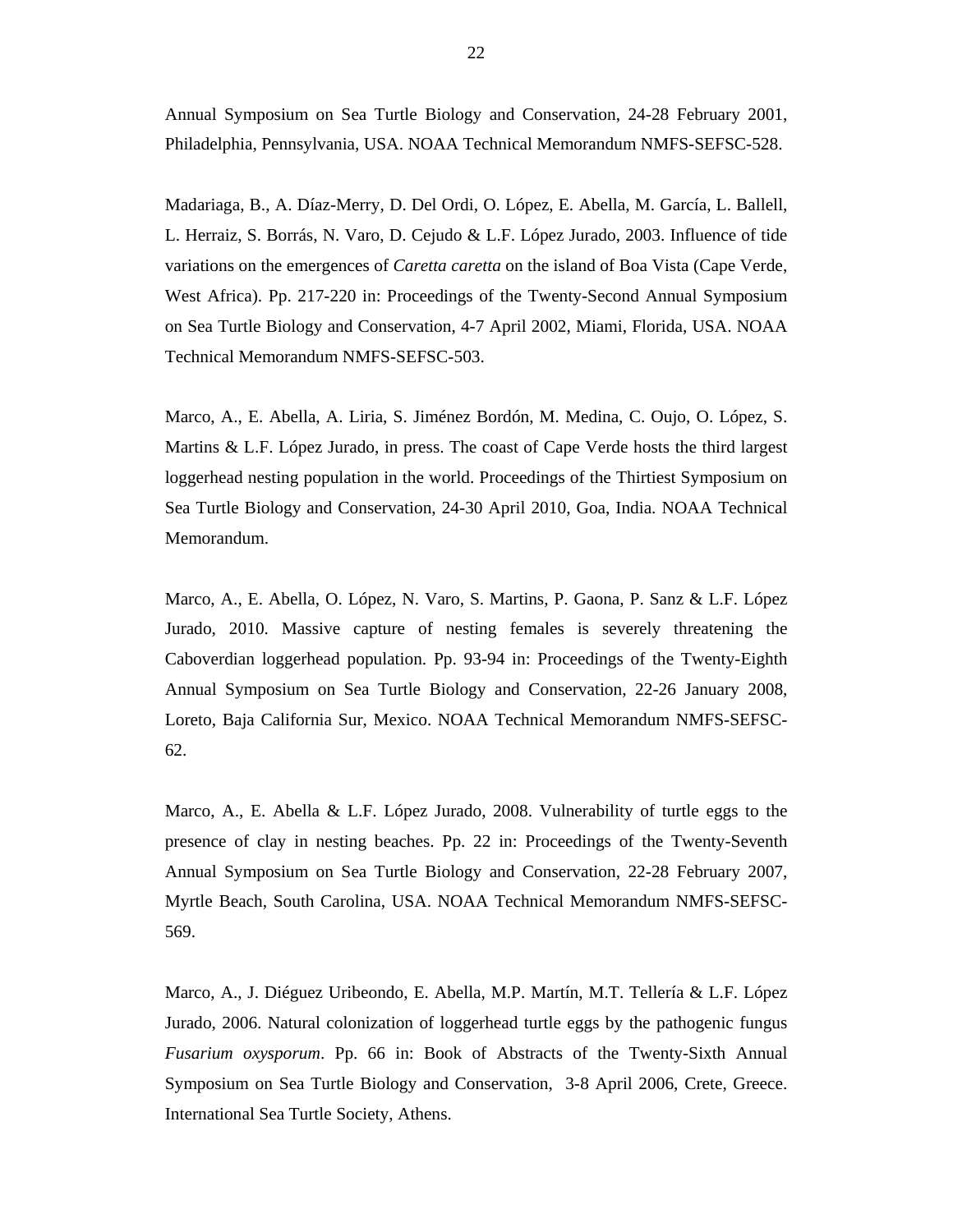Marco, A., A. Liria, S. Martins, E. Abella & L.F. López Jurado, 2012. Causes of extreme variability of nest density among close and similar beaches of Boavista (Cape Verde): from 1 to 2000 annual nests per km. Pp. 49 in: Proceedings of the Thirty-First Symposium on Sea Turtle Biology and Conservation, 10-16 April 2011, San Diego, California, USA. NOAA Technical Memorandum NMFS-SEFSC-631.

Marco A, S. Martins, M. Martins, E. Abella & J.J. Negro, 2013. Do sea turtles prefer white sand beaches? Implications on the response of endangered populations to global warming. Pp. 183-184 in: Proceedings of the Thirty-Third Annual Symposium on Sea Turtle Biology and Conservation, 5 to 8 February, 2013, Baltimore, Maryland, USA. NOAA Technical Memorandum NMFS-SEFSC-645.

Marco, A., J. Patiño, J. Graça, H. Pérez, S. Martins, J.J. Negro-Balmaseda, M. Donners, in press. Artificial lighting of beaches significantly increase predation risk by ghost crabs over loggerhead nests and hatchlings. Proceedings of the Thirty-Second Annual Symposium on Sea Turtle Biology and Conservation, 11-16 March 2012, Huatulco, Oaxaca, Mexico. NOAA Technical Memorandum.

Marco A., E. Silva, J. da Graça, E. Abella, H. Pérez-García, M. Donners & J.J. Negro, 2013. Artificial lighting affects hatchling behaviour and ghost crab predation risk in nesting beaches. 1st International Conference on Artificial Light at Night (ALAN), Berlin, Germany, 28-30 October 2013.

Martins, M., I. Alvarez & A. Marco, in press. Impact of climate change in *Caretta caretta* incubation: current estimations and future predictions. Proceedings of the Thirty-Second Annual Symposium on Sea Turtle Biology and Conservation, 11-16 March 2012, Huatulco, Oaxaca, Mexico. NOAA Technical Memorandum.

Martins, S., E. Abella, O. López, M. Ikaran, A. Marco & L.F. López Jurado, 2008. Influence of nest depth on incubation and emergence of loggerhead turtles. Pp. 241-242 in: Proceedings of the Twenty-Seventh Annual Symposium on Sea Turtle Biology and Conservation, 22-28 February 2007, Myrtle Beach, South Carolina, USA. NOAA Technical Memorandum NMFS-SEFSC-569.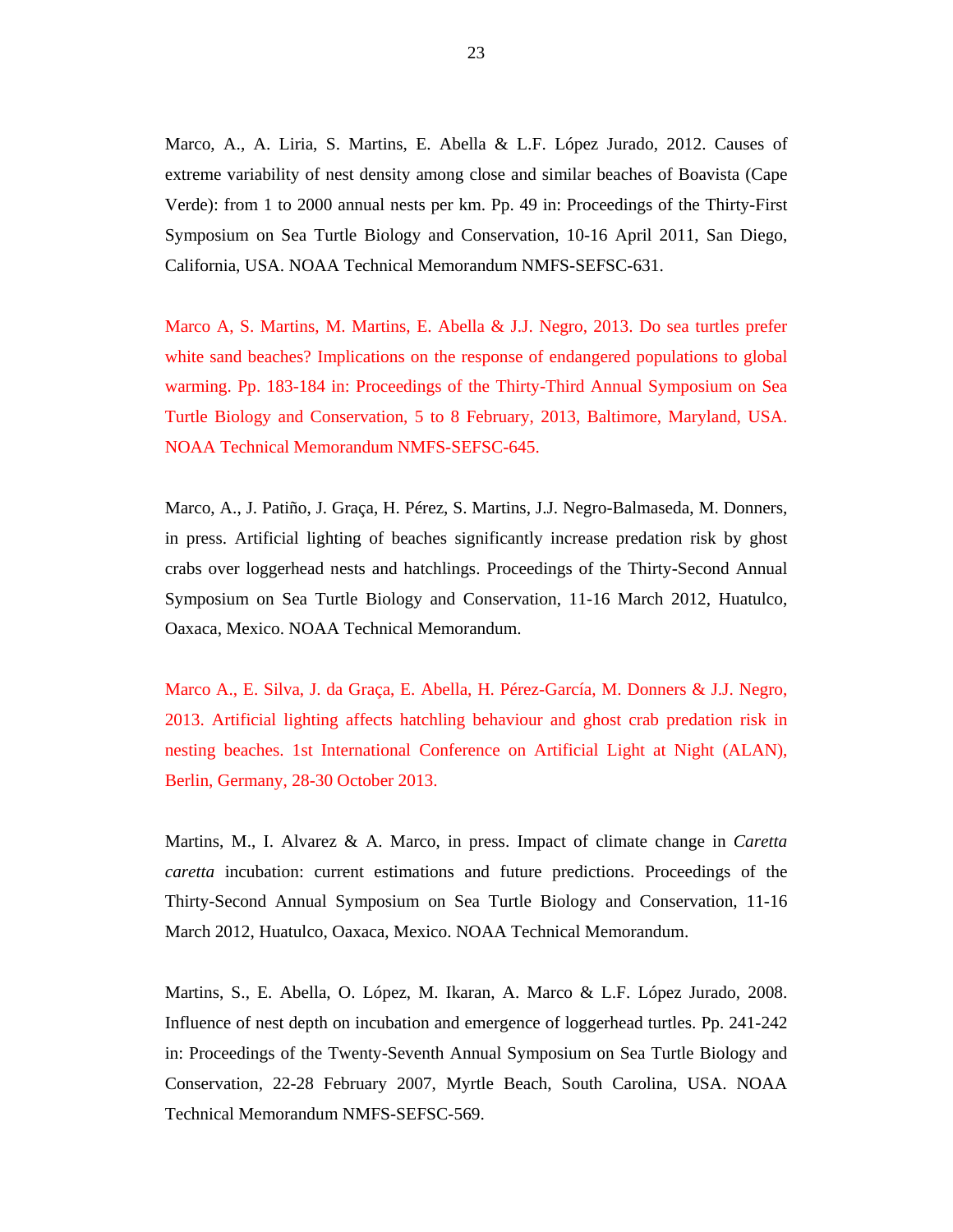Martins, S., R. Monteiro, E. Abella, M. Abu Raya, A. Marco & L.F. López Jurado, in press. Prospective analysis about the impact of artisanal fishing, artisanal bycatch and illegal trade on loggerheads. Proceedings of the Thirty-Second Annual Symposium on Sea Turtle Biology and Conservation, 11-16 March 2012, Huatulco, Oaxaca, Mexico. NOAA Technical Memorandum.

Martins S, F. Soares, E. Abella, F. Koenen & A. Marco, 2013 Importance of the island of Maio (Cape Verde) for current and future loggerhead conservation in the Eastern Atlantic. Pp. 106 in: Proceedings of the Thirty-Third Annual Symposium on Sea Turtle Biology and Conservation, 5 to 8 February, 2013, Baltimore, Maryland, USA. NOAA Technical Memorandum NMFS-SEFSC-645.

Melo, T., P. López & S. Araujo, 2012. Situation of the 3rd world`s largest population of *Caretta caretta* nesting in Cape Verde Islands. Pp. 219 in: Proceedings of the Thirty-First Symposium on Sea Turtle Biology and Conservation, 10-16 April 2011, San Diego, California, USA. NOAA Technical Memorandum NMFS-SEFSC-631.

Monzón Argüello, C., L.F. López Jurado, C. Rico, A. Marco, P. López, G.C. Hays & P.L.M. Lee, in press. Evidence from genetic and Lagrangian drifter data for transatlantic transport of small juvenile green turtles. Proceedings of the Thirtieth Annual Symposium on Sea Turtle Biology and Conservation, 24-30 April 2010, Goa, India. NOAA Technical Memorandum.

Monzón Argüello C., N.S. Loureiro, C. Delgado, A. Marco, J.M. Lopes, M.G. Gomes & F.A. Abreu Grobois, in press. Genetic isolation of an eastern Atlantic stock: hawksbills nesting in Príncipe Island. Proceedings of the Thirty-Second Annual Symposium on Sea Turtle Biology and Conservation, 11-16 March 2012, Huatulco, Oaxaca, Mexico. NOAA Technical Memorandum.

Monzón Argüello, C., A. Marco, C. Rico, C. Carreras, P. Calabuig & L.F. López Jurado, 2006. Transatlantic migration of juvenile loggerhead turtles (*Caretta caretta*): magnetic latitudinal influence. Pp. 106 in: Book of Abstracts of the Twenty-Sixth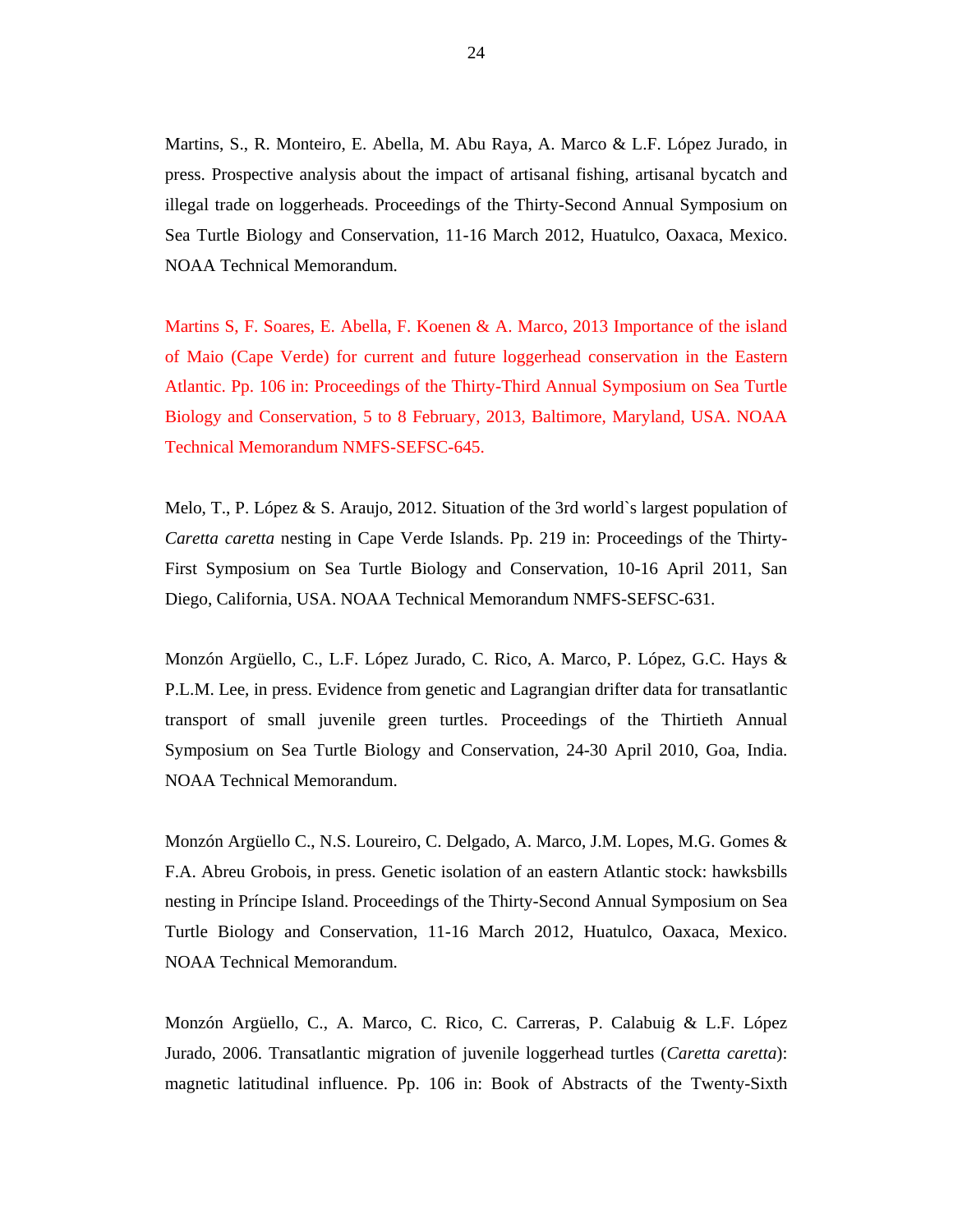Annual Symposium on Sea Turtle Biology and Conservation, 3-8 April 2006, Crete, Greece. International Sea Turtle Society, Athens.

Monzón Argüello, C., C. Rico, E. Naro Maciel, N. Varo Cruz, P. López, A. Marco & L.F. López Jurado, 2008. Population genetic analysis of loggerhead turtles in the Cape Verde Islands. Pp. 245 in: Proceedings of the Twenty-Seventh Annual Symposium on Sea Turtle Biology and Conservation, 22-28 February 2007, Myrtle Beach, South Carolina, USA. NOAA Technical Memorandum NMFS-SEFSC-569.

Monzón Argüello, C., C. Rico, C. Carreras, P. Calabuig, A. Marco & L.F. López Jurado, 2007. The eastern Atlantic juveniles of loggerhead sea turtles: where do they come from and how do they distribute? Pp. 255 in: Abstracts of the  $14<sup>th</sup>$  European Congress of Herpetology, 19-23 September 2007, Porto, Portugal.

http://tinyurl.com/8kx53vm

Monzón Argüello, C., C. Rico, A. Marco, P. López & L.F. López Jurado, 2012. Genetic characterization of hawksbill juveniles foraging at Cape Verde Islands indicates major undiscovered nesting populations in the region. Pp. 220 in: Proceedings of the Thirty-First Annual Symposium on Sea Turtle Biology and Conservation, 10-16 April 2011, San Diego, California, USA. NOAA Technical Memorandum NMFS-SEFSC-631.

Monzón Argüello, C., C. Rico, E. Naro Maciel, A. Marco & L.F. López Jurado, 2010. Conservation genetics of North Atlantic loggerhead sea turtles: analysis of nuclear and mitochondrial DNA. Pp. 150 in: Proceedings of the Twenty-Eighth Annual Symposium on Sea Turtle Biology and Conservation, 22-26 January 2008, Loreto, Baja California Sur, Mexico. NOAA Technical Memorandum NMFS-SEFSC-602.

Ordi, D. del, A. Díaz Merry, B. Madariaga, O. López, L. Ballell, L. Herraiz, E. Abella, M. Gracía, S. Borrás, N. Varo Cruz, D. Cejudo & L.F. López Jurado, 2003. Comparison of hatching success of *Caretta caretta* in 2000 and 2001 nesting seasons in the island of Boa Vista (Cape Verde, Western Africa). Pp. 138-140 in: Proceedings of the Twenty-Second Annual Symposium on Sea Turtle Biology and Conservation, 4-7 April 2002, Miami, Florida, USA. NOAA Technical Memorandum NMFS-SEFSC-503.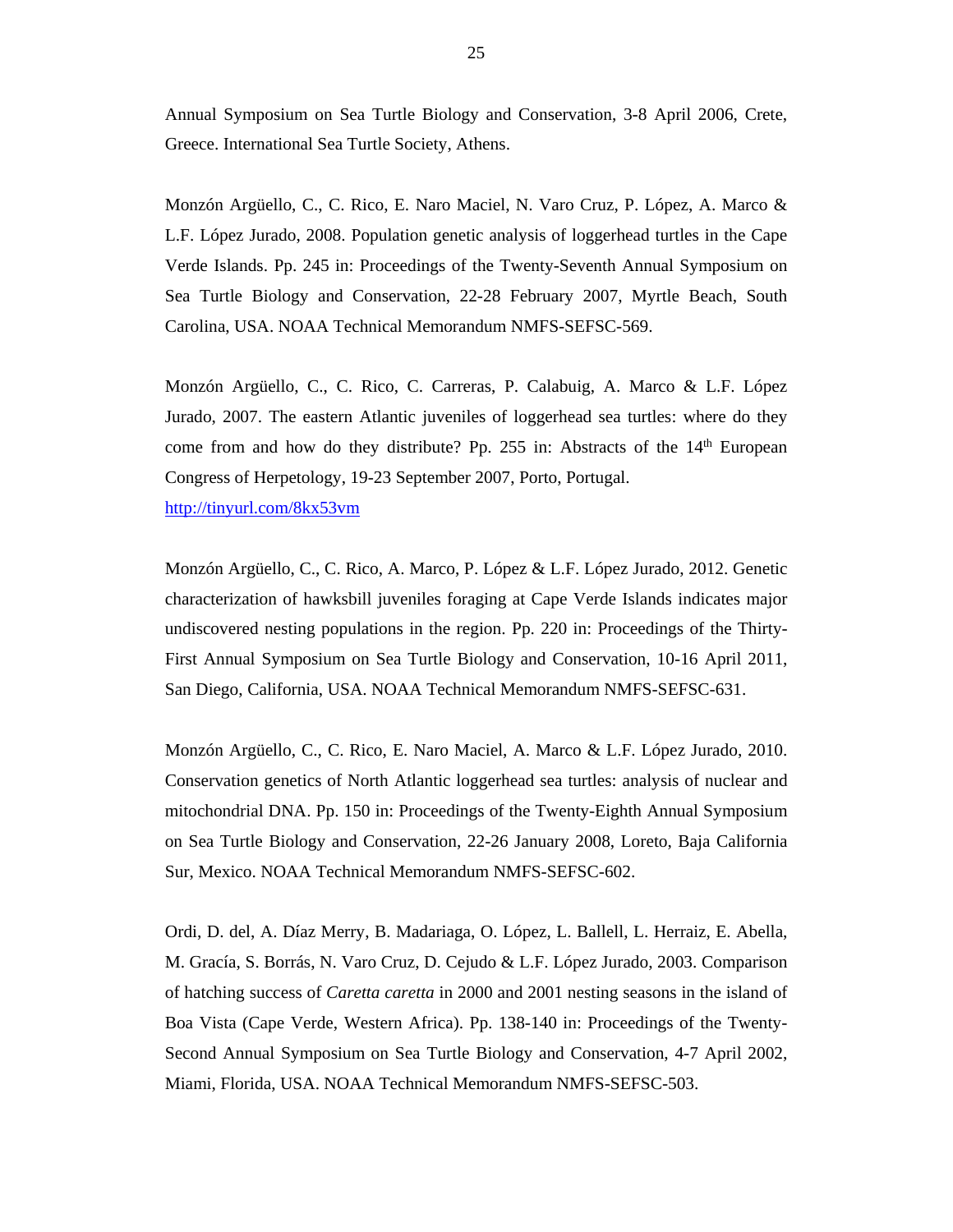Pérez García, H., R. García Cerdá, M.B. Fernández Gil, A. Marco, M. Abu Raya & L.F. López Jurado, 2012. Synchrony on embryonic development of marine turtles: individual variability and environmental effects. Pp. 54-55 in: Proceedings of the Thirty-First Annual Symposium on Sea Turtle Biology and Conservation, 10-16 April 2011, San Diego, California, USA. NOAA Technical Memorandum NMFS-SEFSC-631.

Pérez García, H., R.M. García Cerdá, M.B. Fernández Gil & A. Marco, 2010. Sincronía en el desarrollo embrionario de *Caretta caretta*: variabilidad individual y efectos ambientales. Pp. 231 in: Resúmenes de XI Congreso Luso-Español de Herpetología / XV Congreso Español de Herpetología, 6-9 October 2010, Sevilla, Spain. http://tinyurl.com/bxpfgw8

Pérez García, H., R.M. García Cerdá, B. Fernández Gil, S. Martins & A. Marco, in press. Influence of female size on embryonic development after egg-laying: could smaller females have longer egg retention periods? Proceedings of the Thirty-Second Annual Symposium on Sea Turtle Biology and Conservation, 11-16 March 2012, Huatulco, Oaxaca, Mexico. NOAA Technical Memorandum.

Pérez García, H., E. Silva, J. da Graça, J. Patino Martinez, A. Marco, M. Donners, B. Martín & M. Ferrer, 2013. Artificial light and disorientation in nesting sea turtles. 1st International Conference on Artificial Light at Night (ALAN), Berlin, Germany, 28-30 October 2013.

Roder, C., 2012. Protecting nesting loggerheads on Boa Vista, Cape Verde, using military presence. Pp. 146-147 in: Proceedings of the Twenty-Ninth Annual Symposium on Sea Turtle Biology and Conservation, 17-19 February 2009, Brisbane, Queensland, Australia. NOAA Technical Memorandum NMFS-SEFSC-630.

Santos García, V., A. Marco, E. Abella & L.F. López Jurado, 2012. Effects of light pollution by car headlights in loggerhead hatchling behaviour in Cape Verde. Pp. 273 in: Proceedings of the Thirty-First Annual Symposium on Sea Turtle Biology and Conservation, 10-16 April 2011, San Diego, California, USA. NOAA Technical Memorandum NMFS-SEFSC-631.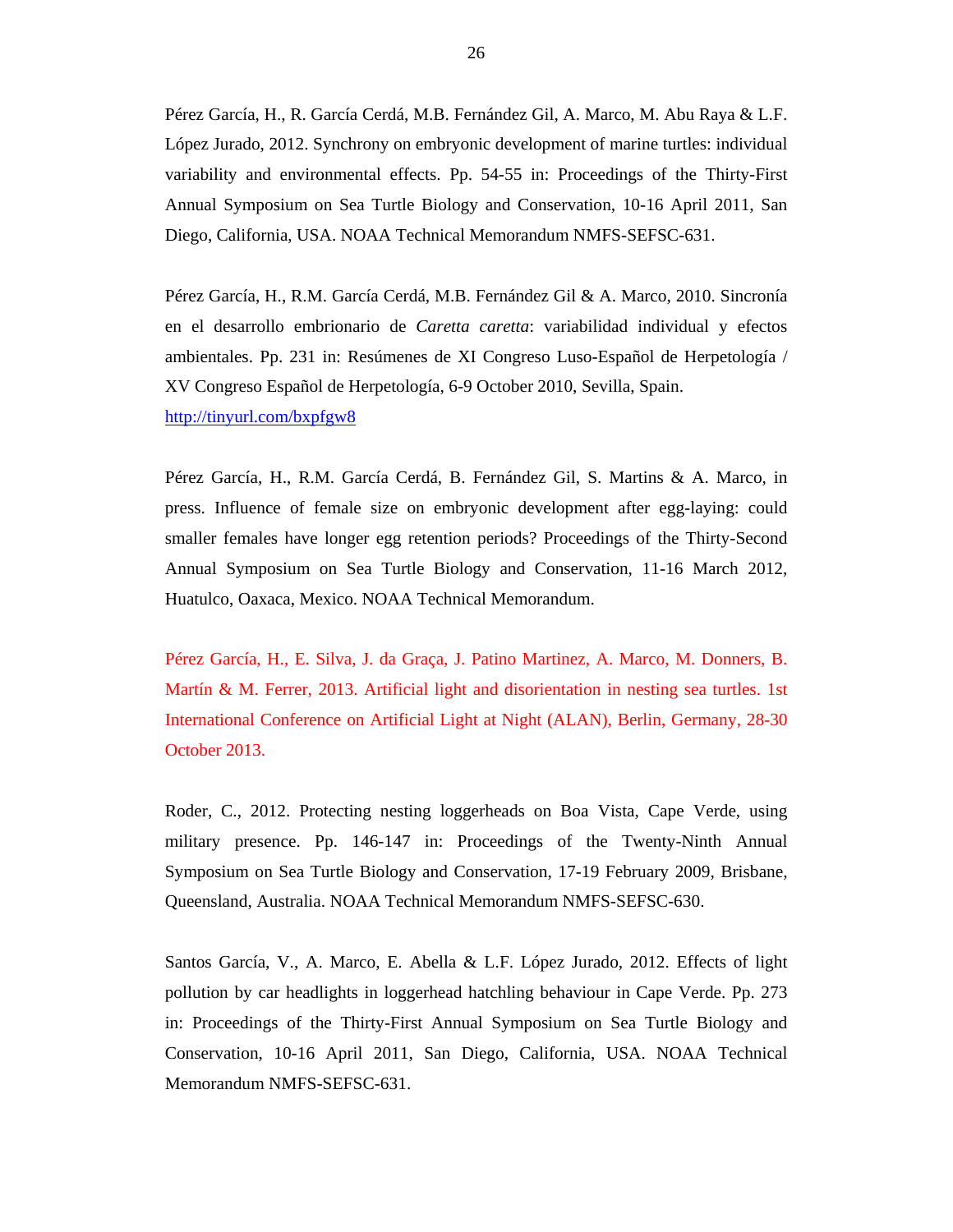Sanz, P., S. Roques, A. Marco & L.F. López Jurado, 2006. Estudio genético de paternidad múltiple de la tortuga común *Caretta caretta* en el Archipiélago de Cabo Verde: aplicación a la ecología de la conservación. Pp. 230 in: Abstracts of the IX Congreso Luso-Español / XIII Congreso Español de Herpetología, 4-7 October 2006, San Sebastián, Spain. http://tinyurl.com/b4wyoap

Sanz, P., S. Roques, A. Marco & L.F. López Jurado, 2008. Evaluation of the power of microsatellites and their potential for paternity analyses: a study of the Cape Verde loggerhead turtle population. Pp. 137-138 in: Proceedings of the Twenty-Seventh Annual Symposium on Sea Turtle Biology and Conservation, 22-28 February 2007, Myrtle Beach, South Carolina, USA. NOAA Technical Memorandum NMFS-SEFSC-569.

Sanz, P., S. Roques, A. Marco & L.F. López Jurado, 2008. Fine-scale paternity study of a loggerhead from Cape Verde: within and between seasons. Pp. 138 in: Proceedings of the Twenty-Seventh Annual Symposium on Sea Turtle Biology and Conservation, 22- 28 February 2007, Myrtle Beach, South Carolina, USA. NOAA Technical Memorandum NMFS-SEFSC-569.

Sanz, P., S. Roques, A. Marco & L.F. López Jurado, 2010. Evaluation of male breeding population inferred from paternity analyses in the Cape Verde islands. Pp. 155 in: Proceedings of the Twenty-Eighth Annual Symposium on Sea Turtle Biology and Conservation, 22-26 January 2008, Loreto, Baja California Sur, Mexico. NOAA Technical Memorandum NMFS-SEFSC-602.

Sarmiento Ramírez, J.M., E. Abella, M.P. Martín, T. Tellería, L.F. López Jurado, A. Marco & J. Diéguez Uribeondo, 2012. *Fusarium solani* is responsible for mass mortalities in nests of loggerhead sea turtle, *Caretta caretta*, in Boavista, Cape Verde. Pp. 273-274 in: Proceedings of the Thirty-First Annual Symposium on Sea Turtle Biology and Conservation, 10-16 April 2011, San Diego, California, USA. NOAA Technical Memorandum NMFS-SEFSC-631.

Sarmiento Ramírez, J.M., E. Abella, M.P. Martín, M.T. Tellleria, L.F. López Jurado, A. Marco & J. Diéguez Uribeondo, 2010. *Fusarium solani* es responsable de mortalidades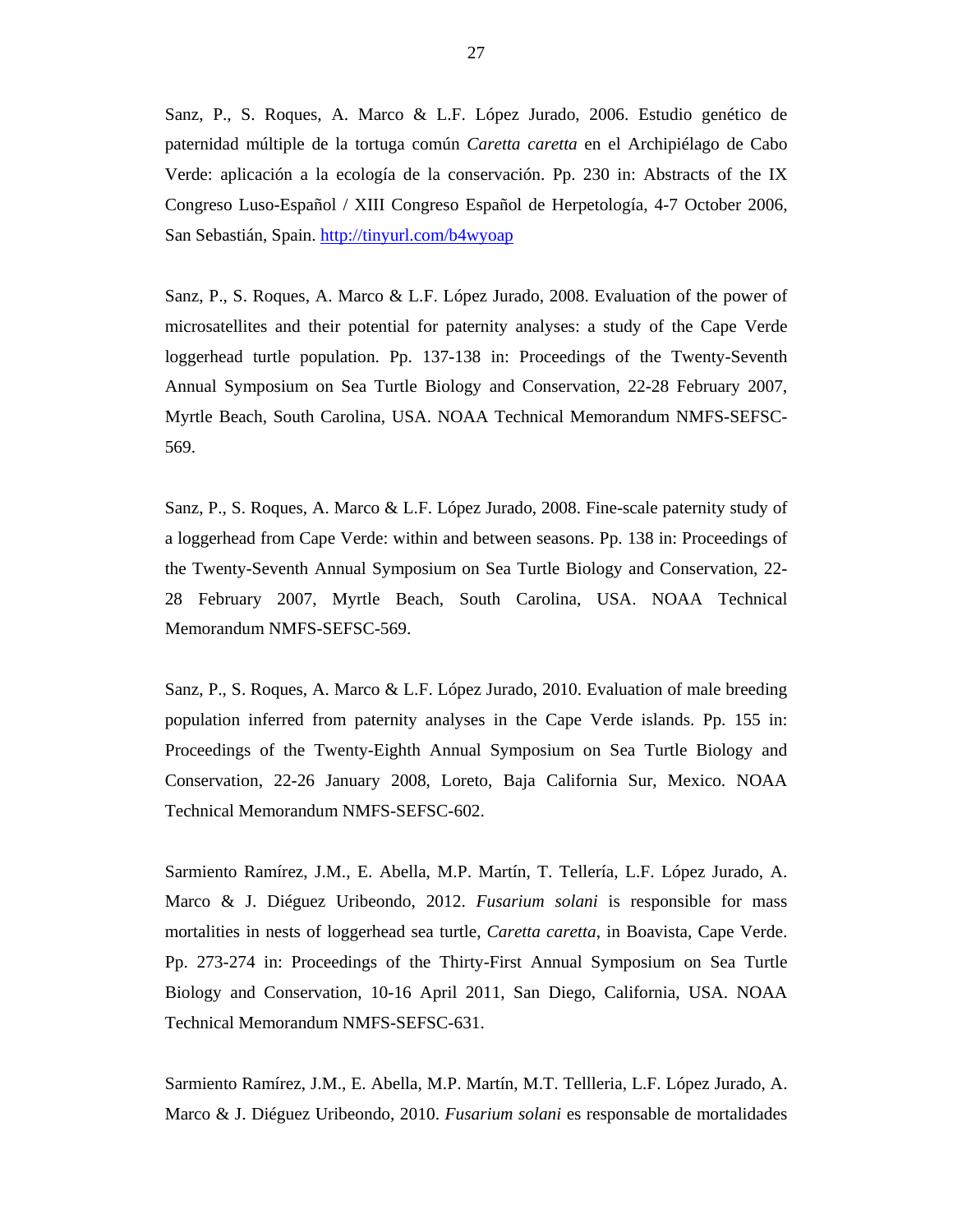en masa en nidos de la Tortuga Boba, *Caretta caretta*, en Boa Vista, Cabo Verde. Pp. 234 in: Resúmenes de XI Congreso Luso-Español de Herpetología / XV Congreso Español de Herpetología, 6-9 October 2010, Sevilla, Spain. http://tinyurl.com/bxpfgw8

Sarmiento Ramírez, J.M., E. Abella, A. Phillott, A. Marco, P.M. Martín, J. Diéguez Uribeondo, in press. Adaptation of *Fusarium solani* to sea turtles nesting environments and conditions favoring egg colonization and pathogenicity. Proceedings of the Thirty-Second Annual Symposium on Sea Turtle Biology and Conservation, 11-16 March 2012, Huatulco, Oaxaca, Mexico. NOAA Technical Memorandum.

Smith, J., 2012. The impact of human traffic on loggerhead hatchling emergence at the SOS Tartarugas hatchery, Sal, Cape Verde. Pp. 276 in: Proceedings of the Thirty-First Annual Symposium on Sea Turtle Biology and Conservation, 10-16 April 2011, San Diego, California, USA. NOAA Technical Memorandum NMFS-SEFSC-631.

Varo, N., P. López, O.A. López, C. Vázquez, L. Ballell, D. Cejudo & L.F. López Jurado, 2008. Monitoring and conservation of the largest loggerhead turtle (*Caretta caretta*) nesting population in Africa: successes and challenges. Pp. 33-34 in: Proceedings of the Twenty-Fifth Annual Symposium on Sea Turtle Biology and Conservation, 18-22 January 2005, Savannah, Georgia, USA. NOAA Technical Memorandum NMFS-SEFSC-582.

Vázquez, C., N. Varo, O. López, A. Liria & L.F. López Jurado, 2008. Injuries observed in nesting females of loggerhead turtles (*Caretta caretta* L., 1758) on Boa Vista Island (Republic of Cape Verde, Western Africa). Pp. 162-163 in: Proceedings of the Twenty-Fifth Annual Symposium on Sea Turtle Biology and Conservation, 18-22 January 2005, Savannah, Georgia, USA. NOAA Technical Memorandum NMFS-SEFSC-582.

Vieira, S.A., A. Marco, R. García Cerdá, E. Abella, J. Domínguez & L.F. López Jurado, in press. Environmental and management factors that influence the severe predation of ghost crabs on loggerhead nests in Cape Verde. Proceedings of the Thirty-Second Annual Symposium on Sea Turtle Biology and Conservation, 11-16 March 2012, Huatulco, Oaxaca, Mexico. NOAA Technical Memorandum.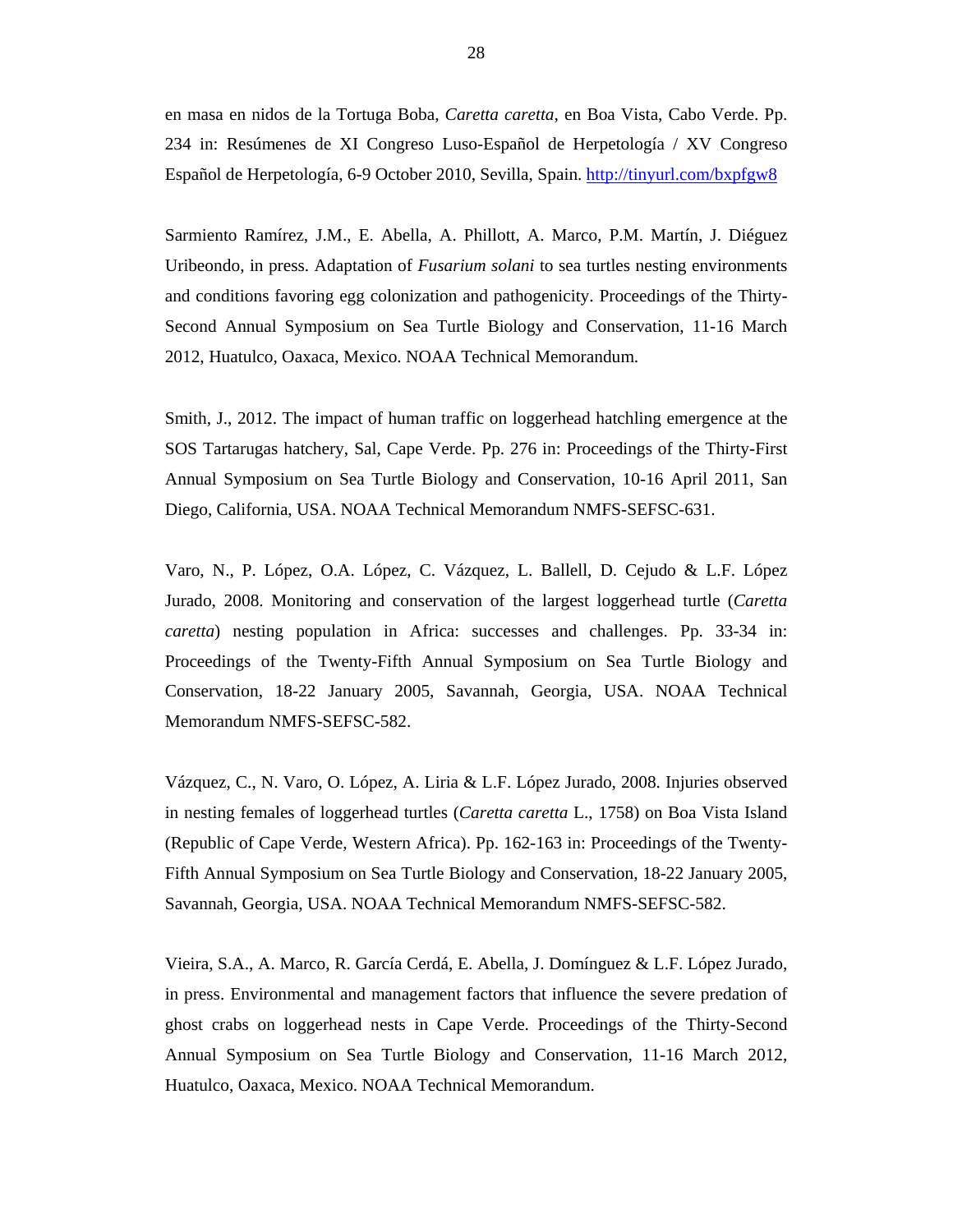## **TECHNICAL MANUALS | MANUAIS TÉCNICOS**

Eckert, K.L., K.A. Bjorndal, F.A. Abreu Grobois & M. Donnelly (eds.), 1999. Research and Management Techniques for the Conservation of Sea Turtles*.* IUCN/SSC Marine Turtle Specialist Group, Publication No. 4. Washington, DC. 235 pp. Available at http://tinyurl.com/b5h4w8u

Eckert, K.L., K.A. Bjorndal, F.A. Abreu Grobois & M. Donnelly (eds.), 2000. Tecnica de investigación y manejo para conservacion de las tortugas marinas. UICN/CSE Grupo de Especialistas en Tortugas Marinas, Publicacion No. 4. Washington DC. 235 pp. Available at http://tinyurl.com/adbgtvt

Marco, A., E. Abella, A. Liria, S. Martins, N.S. Loureiro & L.F. López Jurado, 2012. Manual for the monitoring of sea turtles in the Cape Verde Islands. Zoologia Caboverdiana 3 (Special issue): 1-23.

Marco, A., E. Abella, A. Liria, S. Martins, N.S. Loureiro & L.F. López Jurado, 2012. Manual para monitorização de tartarugas marinhas nas ilhas de Cabo Verde. Zoologia Caboverdiana 3 (Número especial): 24-47.

Varo Cruz, N., A. Liria, O. López López & L.F. López Jurado, 2006. Manual para trabajos prácticos con tortugas marinas nidificantes en Cabo Verde. Instituto Canario de Ciencias Marinas, Las Palmas de Gran Canaria. 81 pp.

#### **MISCELLANEOUS | DIVERSOS**

Anonymous, 1988. Exploração irracional da captura de tartarugas obrigou a medidas legislativas de protecção. Voz di Povo, 30 de Janeiro de 1988.

Anonymous, 2010. Plano nacional para a conservação das tartarugas marinhas em Cabo Verde. Boletim Oficial da República de Cabo Verde, I Série, No. 48: 2032-2058.